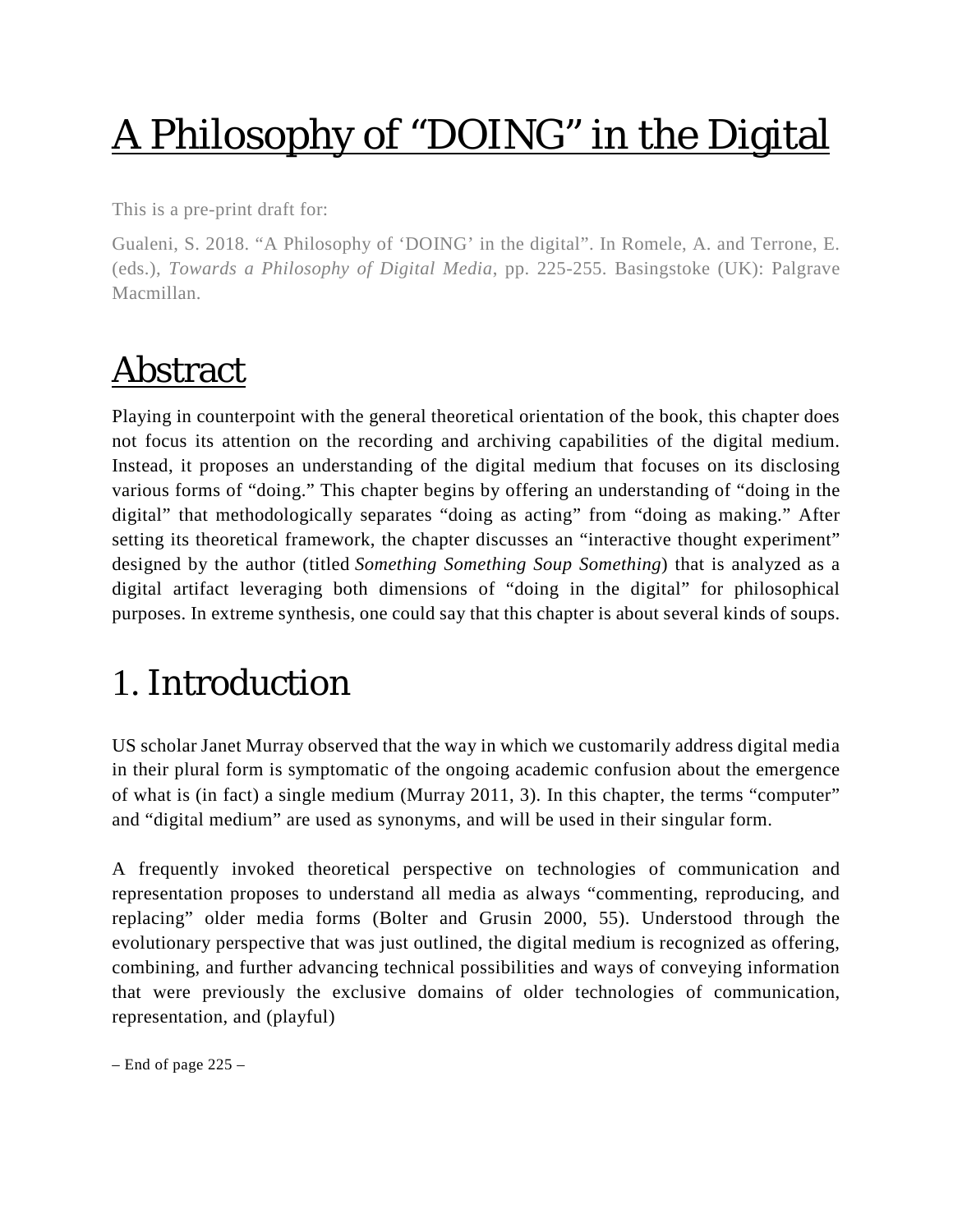interaction. To clarify this point, it might help to ground the multimediality of computers in rather dull examples taken from my own everyday existence. Just yesterday—on the battered laptop on which I am now typing these words I called up an old friend in Chicago, looked up ways to alleviate the prickling of eczema, listened to a radio podcast, did some boring accounting, practiced a dozen Contract Bridge hands against an artificial intelligence in preparation for an upcoming tournament, and watched a Woody Allen movie.

If the obvious versatility of the digital medium did not make it hard enough already to produce comprehensive statements about its "character" (its experiential possibilities and effects), the philosophy of technology reminds us that (as for any other technologies) computers are also and always appropriated by their users in ways that are adaptable, context-dependent, and often unpredictable. [1]

To this already messy conceptual "soup" about what the digital medium is and what the digital medium does, I believe we need to add an "ingredient" that several scholarly approaches consider central to the "recipe." I am referring to the fact that computers disclose methods of fruition and production that favor the active participation of their users (Murray 1998; Calleja 2011). Resorting to a perhaps brutal generalization (or maybe a helpful lie) we could say that information and representations that are experienced through the digital medium are not simply received and interpreted, as was the case with pre-digital forms of mediation. The computer discloses contents in ways that are less passive and linear than pre-digital media, and empowers its users to explore, manipulate, and produce information (Manovich 2001; 2013).

This book promises to further our understanding of the digital medium by concentrating its attention on the recording and archiving capabilities of the computer. The verb "to record" finds its linguistic roots in the Latin *recordare*, composed of the particle *re-* (again, anew), and the verb *cordare* (from the word *cor*, "heart," which was considered to be the organ responsible for storing memories and eliciting passions). Etymologically, the verb "to record" refers to the act of re-visiting or re-membering something that was previously thought, learned, or experienced. Words, images, smells, feelings, ideas, and sounds that we re-corded in the past can be re-vived in our experiential and emotional present with a degree of fidelity that depends on the technical medium utilized.

– End of page  $226$  –

Instead of largely focusing on understanding the computer as a medium for recording information, this chapter focuses on its qualities and possibilities as a technical mediator; that is to say, on its disclosing and inviting specific ways of acting, communicating, translating, experiencing, and understanding (Verbeek 2005). With this objective in mind, I deem it more fruitful to analyze the technical and experiential possibilities of the digital medium in ways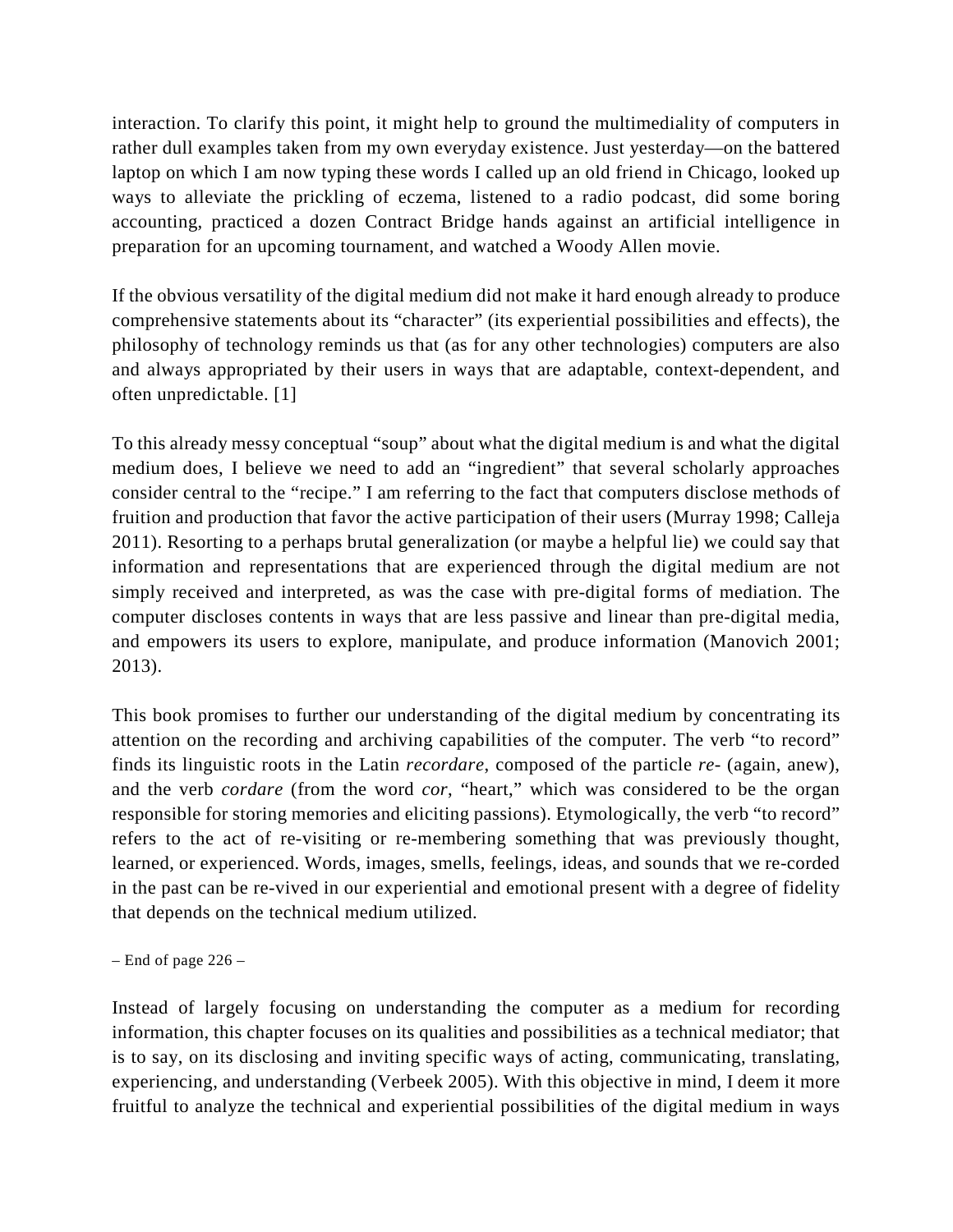that are oriented towards prefiguring and configuring the future, rather than archiving and interpreting the past.

Before that, I believe it is relevant to clarify that I do not wish to portray the "recording" qualities of computers as merely driven by desires to preserve our personal and collective history. In fact, it is also (if not mainly) under the guidance of growing and increasingly more pervasive "digital records" of our past actions and choices that social policies, academic research, marketing campaigns, and industrial production decisions are pursued. By facilitating the gathering and interpretation of vast amounts of information, the computer allows manipulative, interpretive, and predictive possibilities that arguably transcend (at least in terms of efficiency and scale) those of any pre-digital technologies.

The ways in which information is interpreted and manipulated through the digital medium can certainly be interpreted as forms of recording. In this chapter, however, I will argue that our uses of the computer to filter, analyze, and make sense of recorded information are better understood as specific forms of (technically mediated) "doing."

The growing diffusion of digital mediation in social practices in the past four decades brought reflections, discussions, and hazards concerning the possibilities and effects of such mediation to the fore of a vast and interconnected number of cultural contexts, from theoretical philosophy, to lawmaking, to the very activities involved in developing digital technologies. In that context, I will propose an understanding of "doing in the digital" that focuses on the roles and activities that the digital medium frames for its users. In particular, I will discuss digital environments (accessed through video games and digital simulations) as technical mediators that disclose new possibilities and new "grounds" for the discipline of philosophy. In other words, I will focus on the computer in its capability for shaping our thoughts and our behaviors in contexts that are conceptually and experientially more flexible than our everyday relationship with the world that we share as biological organisms (Gualeni 2015, xv).

– End of page 227 –

I will commence this pursuit by clarifying that with "digital environment" I mean an artificial context upheld by digital technologies that permit specific kinds of experiences. These experiences are virtual [2] and are characterized by varying degrees of perceptual permanence, mechanical consistency, and intelligibility (Gualeni 2015, 6–7; Chalmers 2017).

Adopting this stance, artifacts such as an interactive database, a computer platform for the simulation of surgical procedures, a dungeon in an action-adventure video game, or the text editor I am presently working with can all be categorized as "digital environments" that are populated by "digital objects." (ibid.)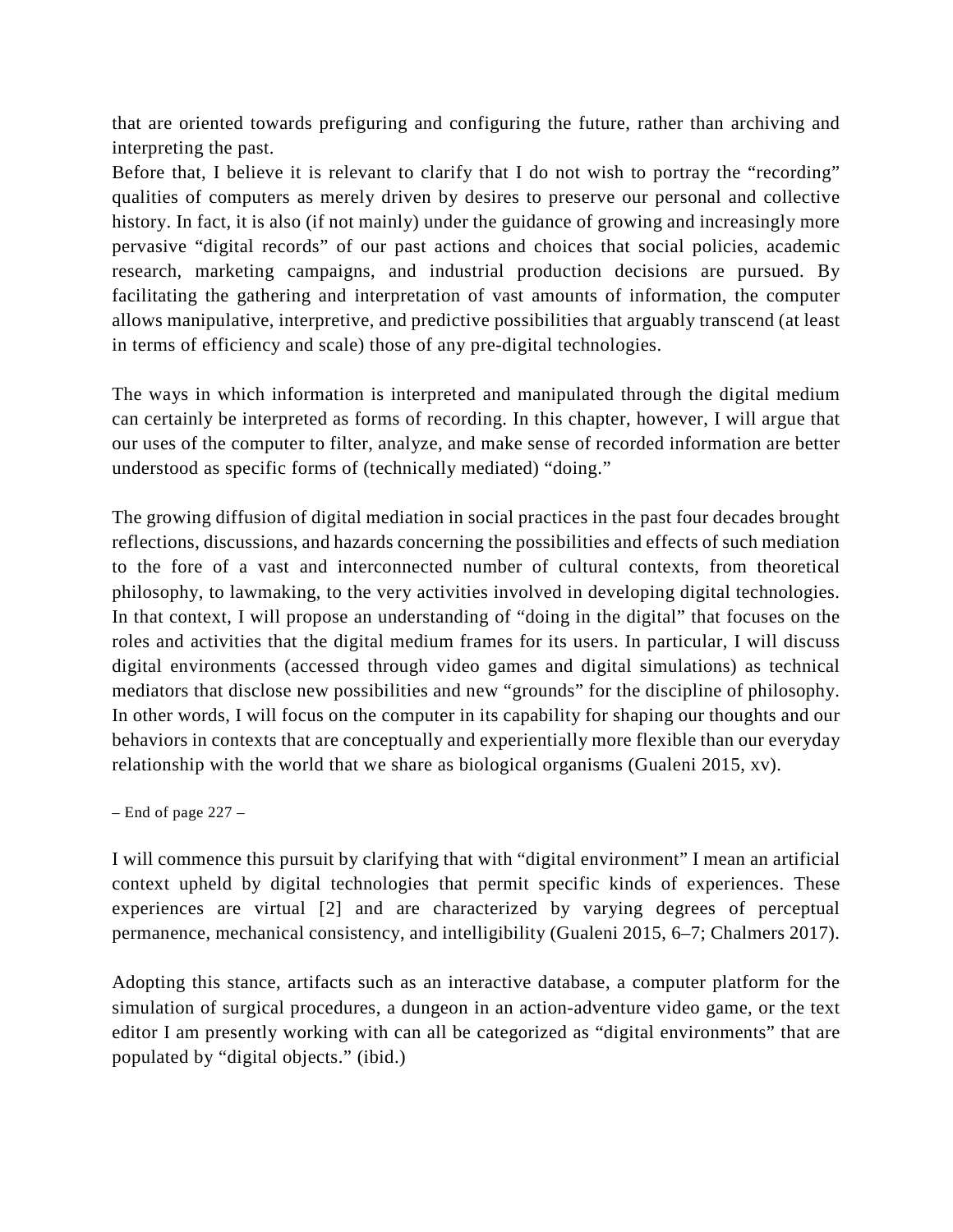# 2. "Doing" in the Digital

Until this point, this chapter has outlined an understanding of the computer as a multimodal and multistable (see endnote 1) technological medium that discloses various possibilities for "doing." As already outlined, some of those possibilities "reproduce and replace" those of previous media forms, while others can be recognized as specific ways in which the digital medium records, organizes, and reveals information and experiences.

Different digital environments in different socio-cultural contexts can reveal activities through which we can interactively express ourselves, and new environments where we can relate to one another, pursue self-reflection, entertain ourselves, and so on. If we are ready to accept these theoretical premises, then we also need to be open to embracing the idea that no single definition of "doing" can reasonably be expected to exhaustively capture the entire horizon of configurative and prefigurative practices that can be pursued and upheld in digital environments.

In light of these observations, I cannot aspire to offer a complete analytical definition of "doing in the digital." Instead, what I propose is a working and inevitably incomplete taxonomy of future-oriented activities that the computer enables, frames, and translates. The perspective from which I propose to understand "doing in the digital" relies on identifying two fundamental meanings that can be ascribed to the verb "to do." In English dictionaries, the definitions corresponding to "to do" refer to a number of practical activities such as preparing for use, traversing, arranging, mimicking, producing, killing, completing, sufficing, behaving, managing, and many more.

With the objective of

– End of page 228 –

using the verb "to do" in a way that is helpful and revealing in relation to the possibilities and effects of virtual experiences in digital environments, I propose to use the following, dual, categorization of "doing":

- 1. "Doing" understood as performing intentional actions (or "doing as acting").
- 2. "Doing" in the sense of designing or constructing something (or "doing as making").

This distinction is obviously hard to defend in terms of sharpness and rigor, as the two categories have areas of conceptual overlap. In that respect, my objectives for the upcoming sections are to clarify the use of this dual understanding (sections 2.1, and 2.2) and to address the ambiguities and limitations inherent in taking this foundational methodological decision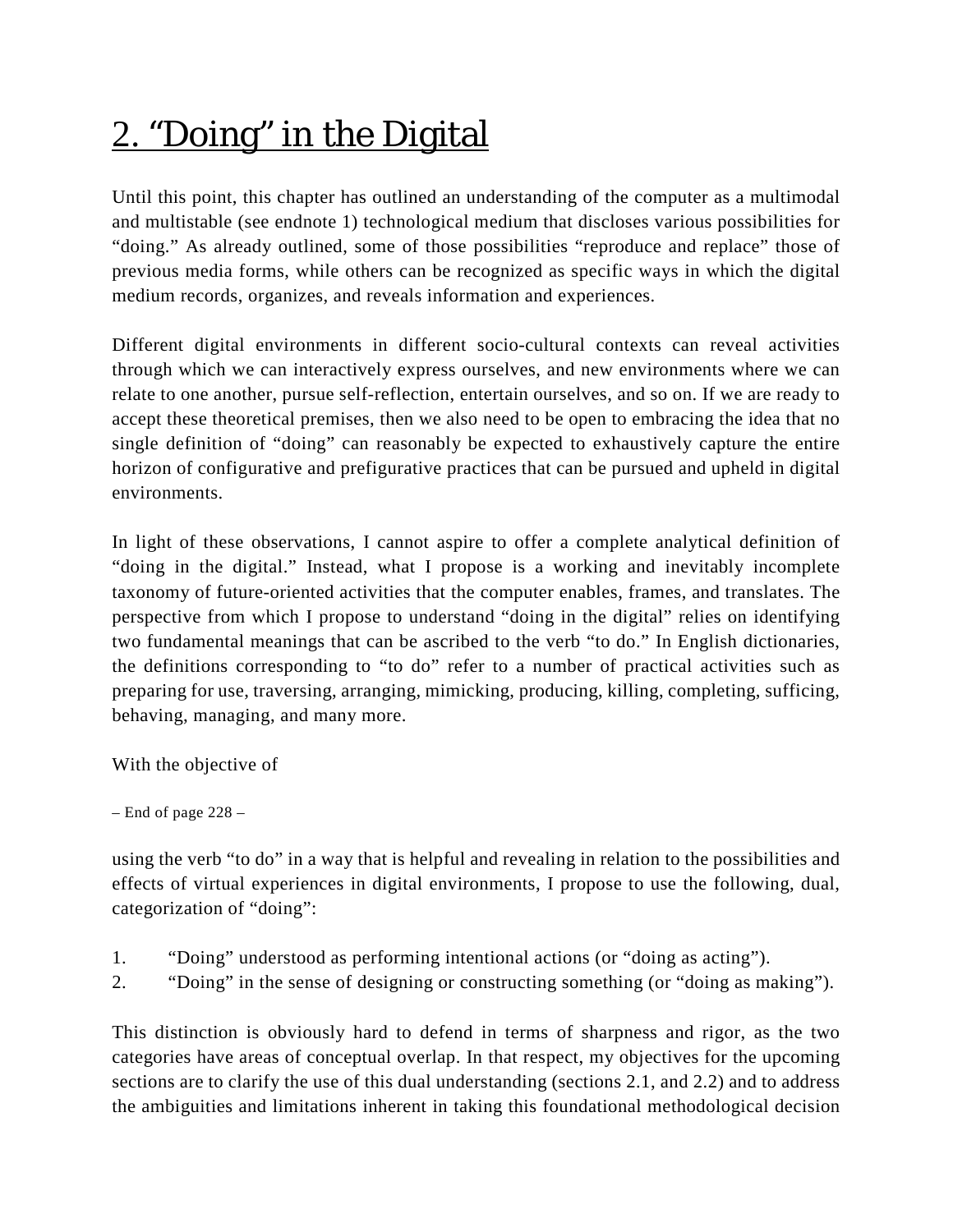(section 2.3). In simpler words, I will offer a detailed and practice-oriented account for each of the two proposed understanding of "doing," and will critically reflect on some of the ambiguities inherent in using this dual framework.

#### 2.1. On "Doing as Acting"

Unlike the relationships that can be established with pre-digital technologies of communication and representation, I argued elsewhere that digital environments can disclose experiences, and not mere representations (see Gualeni 2015). These experiences, as already specified, are characterized by varying degrees of perceptual permanence, mechanical consistency, and intelligibility. Additionally, they often require inputs from their usersplayers. The latter are, thus, commonly understood not only as active participants, but also as active producers of the contents of the experience (Aarseth 1997; Calleja 2011, 55).

With "doing as acting" I indicate various types of experiences within a digital environment. These experiences are recognized as emerging from the users taking intentional actions within the boundaries set by the constitutive rules and the mechanical limitations of a particular environment. The "activity horizon" disclosed by a digital environment thus constitutes the material and conceptual context for "doing as acting" within it.

– End of page 229 –

In line with the work of psychologist James J. Gibson, in this chapter I use the term "affordances" to indicate the possibilities of action offered by an object or an environment (1979). Understood in this way, affordances invite or even frame ways of understanding environments and situations and possible behaviors within them. As for any other forms of technological mediation, digital environments present experiential and conceptual affordances in a number of ways: from materially disclosing certain possibilities of use, to inviting or rewarding specific interactions by means of aesthetic stimuli.

Adopting this perspective, we can say that "doing as acting" in a digital environment refers to the activity of operating with, within, and even against the possibilities of action it offers (its affordances). For the implied readers of this text, I imagine that activities such as playing a video game or sending messages through an e-mail client are relatable examples of "doing as acting."

"Doing as acting" within digital environments can function as factors of socio-cultural change in many, and often concurrent, ways. In relation to the objectives of this chapter, I consider the following to be among the most significant ways in which the digital medium invites and reveals ways of "doing as acting":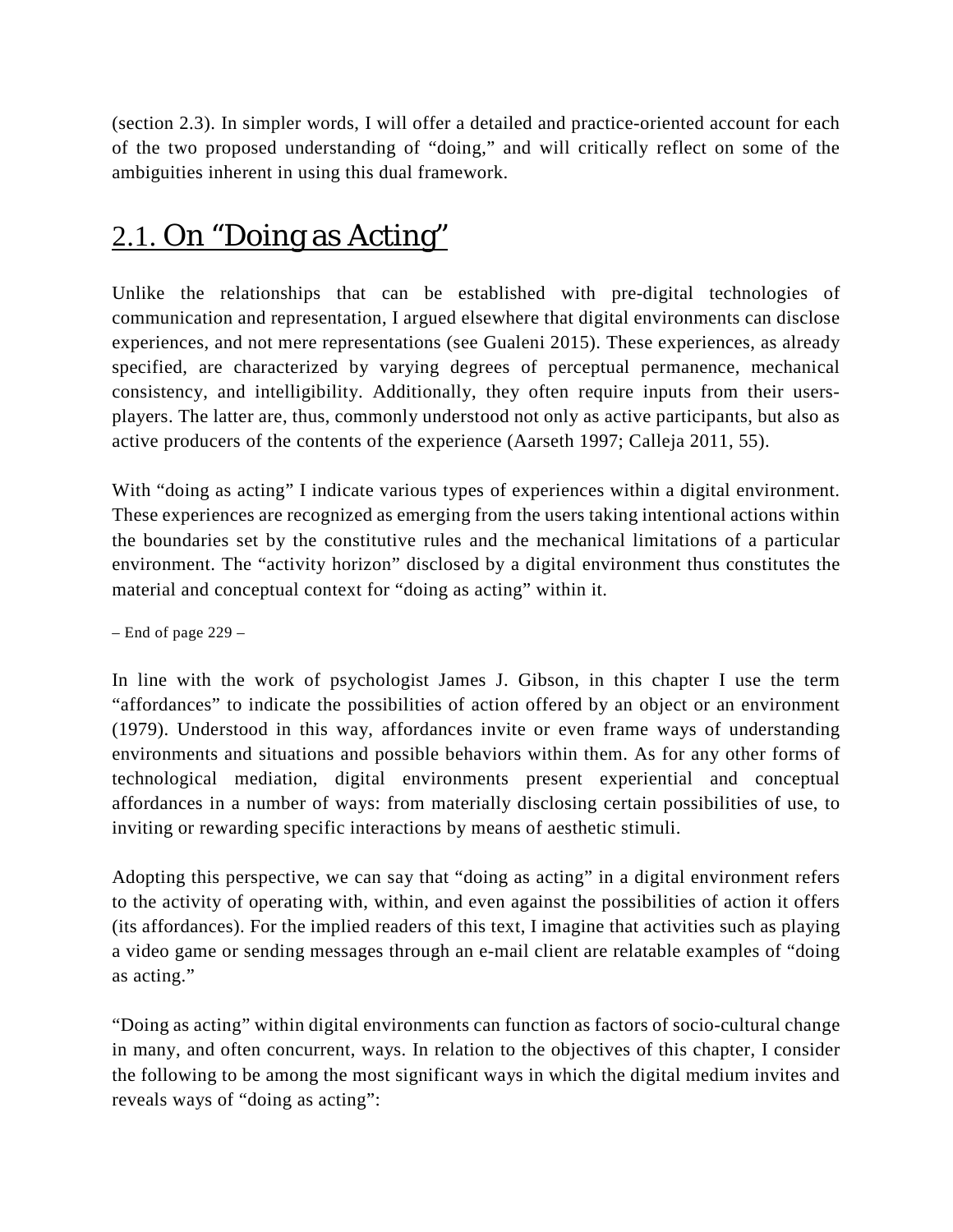• in its offering the possibility to pursue professional training, for example in the aviation or medical fields, allowing people to attain a degree of practical expertise without the risk of causing actual damage to people or equipment;

• by exposing media users to a "procedural" form of rhetoric; that is to say, a form of persuasion that takes place through rule-based representations and interactions (Bogost 2007, ix);

in its disclosing artificial experiential settings where various and innovative forms of psychotherapeutic activities, from behavioral conditioning to the treatment of anxiety disorders, can be pursued (Riva et al. 2016);

• by inviting actions in safe digital environments that elicit feelings of ownership, agency, and personal investment in relation to learning scenarios, making computers efficient and engaging educational technologies to be used in and out of schools (Gee 2007);

– End of page 230 –

in its granting interactive access to virtual contexts where arguments, ideas, world-views, and thought-experiments can be shaped, explored, manipulated, and communicated (Gualeni 2015, xvi).

#### 2.2. On "Doing as Making"

Not all forms of "doing in the digital" consist in operating within the existing affordances of a digital environment. There are practices that rely, instead, on adding, removing, shaping, and re-shaping those very affordances. In other words, with "doing as making" I indicate activities that are involved in framing "possibilities of action" within digital environments.

In section 2.1, I briefly discussed the use of video games and e-mail clients as examples of "doing as acting." For the sake of consistency and style, I am going to refer to the same two groups of applications to illustrate the second understanding of "doing" in digital environments.

Video games and e-mail clients can be relatively intricate digital artifacts. Their technical development typically involves several interconnected activities that frame the users' "possibilities of action" within their respective digital environments. Among those defining activities, we can include the programming of certain functional behaviors and the design of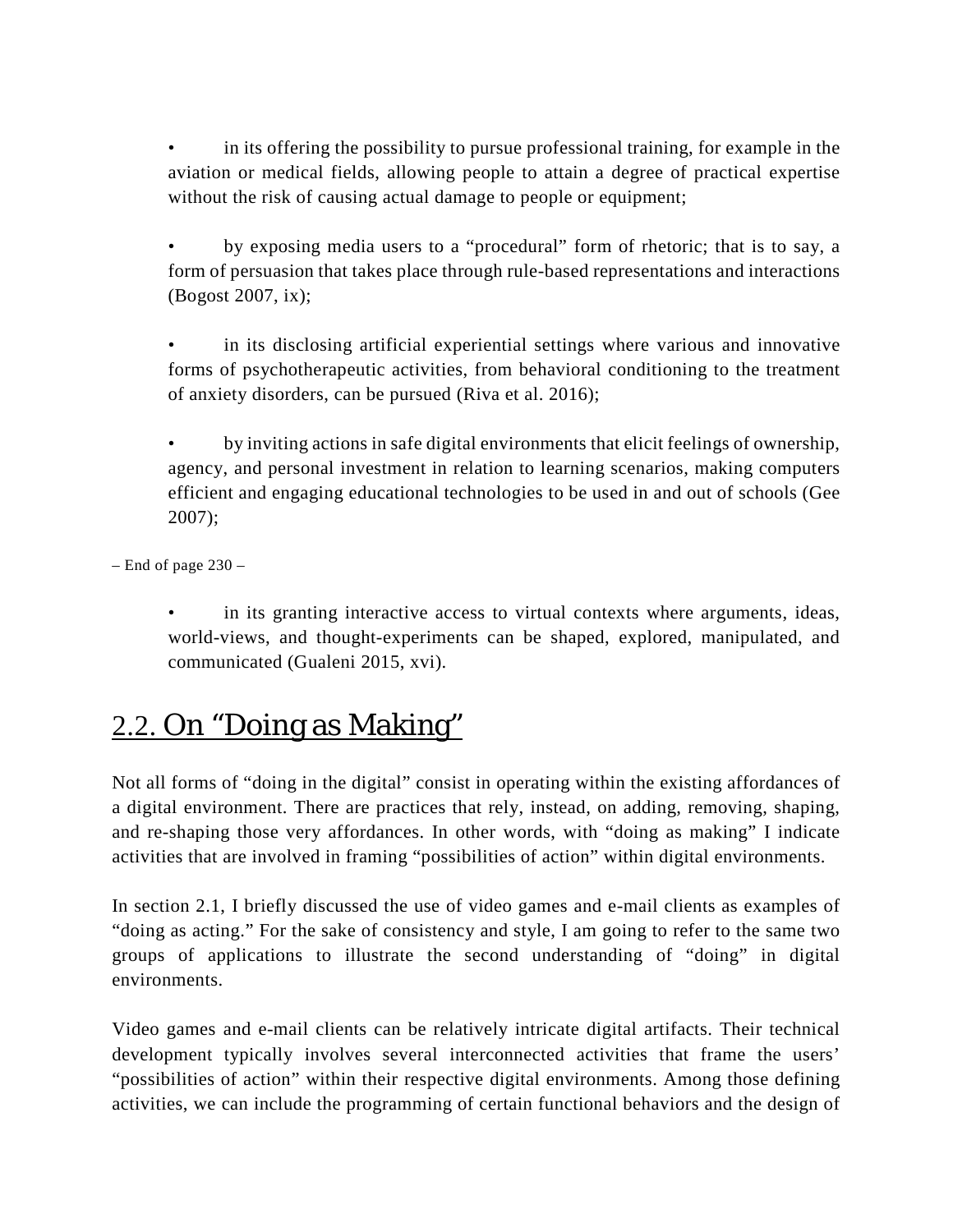methods for action and feedback (for example, the decisions concerning user interfaces, the size of its elements, the visual design of its various configurations, the ways they respond and adapt to user interaction, the mapping of controls over peripheral devices, and so on). Those activities exemplify a form of "doing as making" in digital environments, one in which the "designers" (those who "do by making") set up digital interactive "stages" for those who "do by acting" within them. In more general terms, I propose to understand "doing as making" as the intentional manipulation of affordances.

With the objective of clarifying how this second understanding of "doing" relates to the objective of contributing to our understanding of the socio-cultural meanings of our progressively more involved relationships with the digital medium, I believe it is helpful to introduce the concept of "building" as discussed by philosopher Davis Baird. In Baird's view, building (doing, constructing as a heuristic practice) offers

– End of page 231 –

an opportunity to correct the bias in the humanities which binds its methods and outputs exclusively to language (Baird 2004).

According to this view, we should be open to pursuing and communicating scholarship through designed artifacts, whether digital or not. Baird's perspective participates in the idea that language is ill equipped to deal with entire classes of knowledge that participate in humanistic inquiry (Ramsay and Rockwell 2012, 78). Following Baird, Bogost similarly discusses the activity of constructing artifacts as a viable and much neglected philosophical practice that "entails making things that explain how things make their world" (Bogost 2012, 93). Neither Baird nor Bogost exclude digital artifacts from their approaches. On the contrary, in his work as a game designer, Bogost openly addresses the possibilities to use digital environments (or video-game worlds) for persuasion and cultural change.

In a way which is comparable with the two perspectives outlined in the previous paragraph, my wider approach to the digital medium (rooted in the philosophy of technology and game studies) embraces digital environments as the contexts where new ways of pursuing the humanities have already begun to arise. More specifically, my work focuses on the experiential effects of digital environments (disclosed by "doing as acting" within them) and on the new possibilities for self-transformation as well as philosophical inquiry that become available while designing digital environments (emerging from "doing as making") (Gualeni 2014b, 2016).

Playing in counterpoint with the theoretical and interpretative approaches adopted by other chapters in this book, this chapter not only proposes an understanding of the digital medium that focuses on its disclosing various forms of "doing," but also shows how this praxis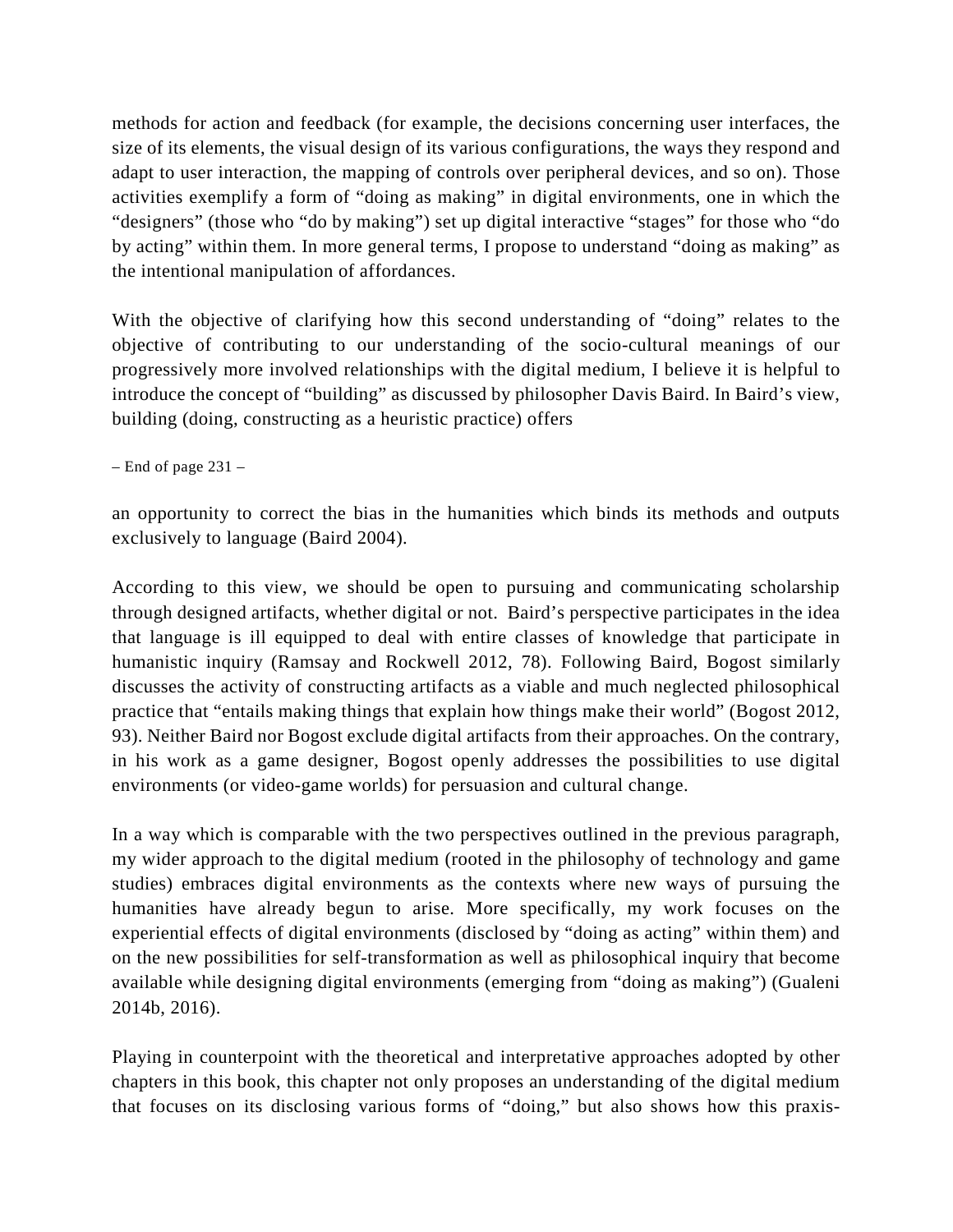oriented approach to digital mediation can be put into practice. In the second half of this chapter, the proposed dual perspective on "doing in the digital" will be expanded upon and concretely exemplified by my hands-on work as a game designer. More specifically, in section 3, I will analyze the design of *Something Something Soup Something*, [3] an "interactive thought experiment" that I developed in 2017 with the support of the Institute of Digital Games (University of Malta) and *Maltco Lotteries*.

The reason why it is relevant, if not crucial, that my arguments include and discuss practical applications should be evident to the reader. The

– End of page 232 –

choice of analyzing and discussing one recent work of mine in particular might be, instead, less clear-cut. I will focus on *Something Something Soup Something* as having worked on the design and the development of that video game (if we agree to call it such) offers what I consider to be definite advantages. My hands-on involvement with the project granted firsthand insights concerning how the "players" responded to the experience of "doing as acting" within its digital environment and what they took away from the experience. It also allows me to present and discuss the constraints, the contextual and technical factors that framed that specific instance of "doing by making."

The design process of *Something Something Soup Something* as well as its cultural strategies and aspirations will be presented as deliberately leveraging both dimensions of "doing in the digital" for philosophical purposes. Before that, as anticipated, I deem it necessary to propose some critical methodological reflections on the ambiguity and the shortcomings of having embraced this dual understanding of "doing" as the theoretical framework for this chapter. By offering those additional considerations, I am not merely pursuing the objective of academic rigor, but also that of clarifying the range of applicability of my argument.

#### 2.3. A Tale of Two Doings

This chapter proposes an understanding of the digital medium that focuses on the computer's capability of disclosing experiential ways of comprehending and behaving. In this context, the verb "doing" was understood as having a dual meaning:

- "doing as acting" ("playing" with and within the affordances of a digital environment), and
- "doing as making" (designing and manipulating digital affordances, setting up virtual, experiential environments).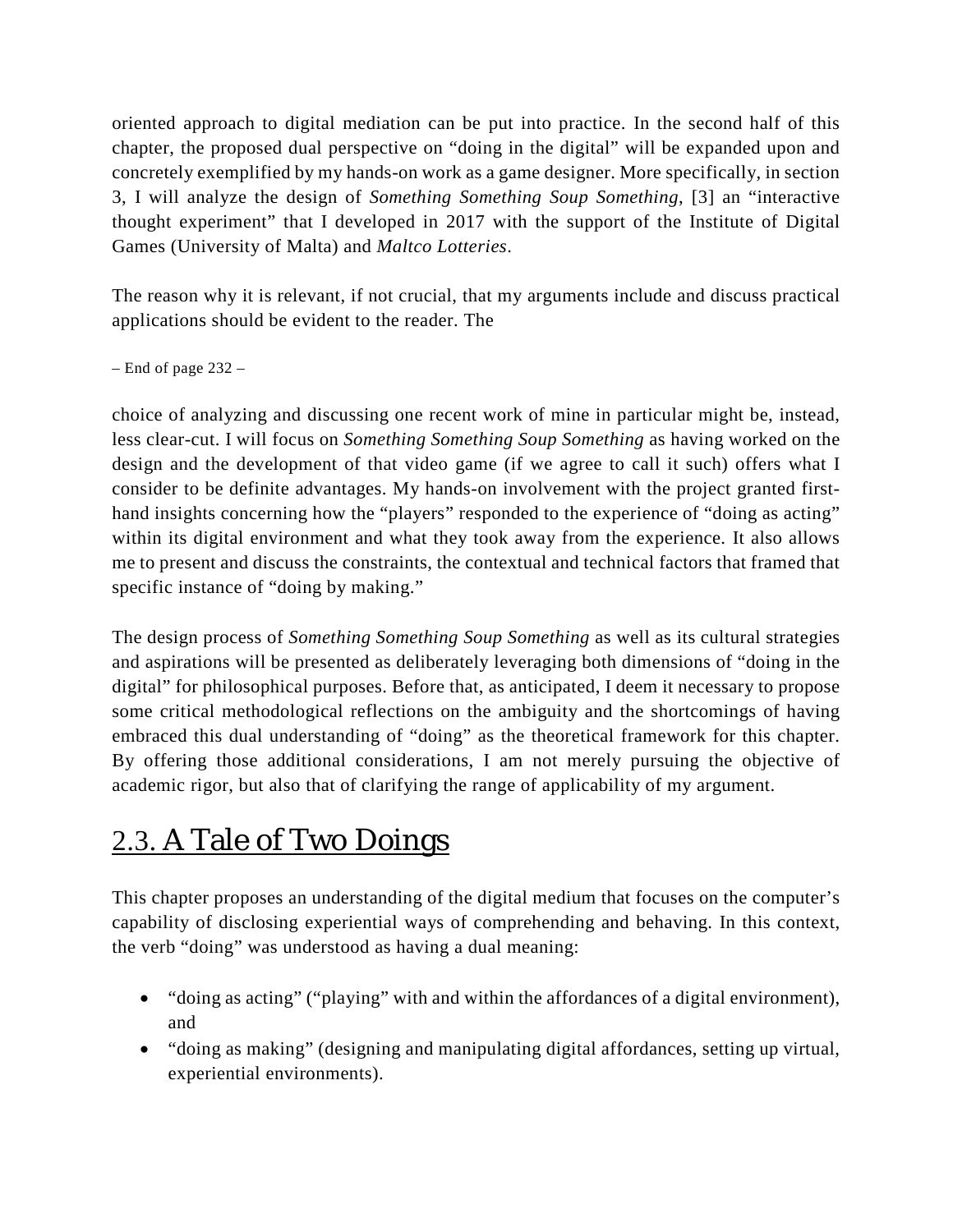As noted before, the various analogies between the two categories often make it impossible to neatly separate them. To further elaborate on this point, I will yet again resort to examples from a specific, and hopefully specifically familiar, declination of digital environments: that of video games.

Several video games and video- game genres offer their players the possibility to modify some of the video game's parameters, to

```
- End of page 233 -
```
modify in-game avatars, to set up new environments for play, and more in general to produce interactive content. Given a playful digital environment that offers possibilities for the manipulation and creation of new content, are not its players engaging that specific video game also as "makers"? Or does the fact that those design activities are disclosed to the players as explicit affordances of the video game make them examples of "doing as acting" rather than "doing by making"?

Sharply separating the two categories of "doing" might be an even more daunting task if we consider "folk practices" related to video games, such as 'modding', where a community of players uses (or even develops) digital tools to modify the contents of an existing video game. Another practice that I find particularly relevant to examine in this line of inquiry is that of "playing with style" (Parker 2011). Players who "play with style" fashion their digital experiences according to specific, restrictive principles, and approach their inhabiting digital environments as occasions to "shape themselves" into specific ethical and/or aesthetic subjects.

Activities identifiable as "playing with style" can be recognized at many overlapping levels of the experience of "gameplay," where by "gameplay" I mean "doing as acting" within the functional and conceptual affordances of a playful (digital) environment. The stylization of players' actions can be exemplified in acts of videoludic sportsmanship (as forms of ethical and aesthetic self-fashioning in competitive multiplayer games), or in the time and attention dedicated to the creation and the aesthetic refinement of a player's in-game avatars (instances of aesthetic self-fashioning in both single-player and multiplayer games). They can also be recognized in acts of resistance and rebellion to various ideologies when those ideologies are framed in game systems in the form of functional and aesthetic affordances. Often cited instances of such "critical" and "subversive" ways of playing are pacifist runs (consisting in playing survival, war, or adventure video games resorting to violence as little as possible or not at all) or vegan runs (playing video games without pursuing in-game actions that kill or hurt in-game animals, exploit in-game animals, or make use of in-game animal products) (Westerlaken 2017).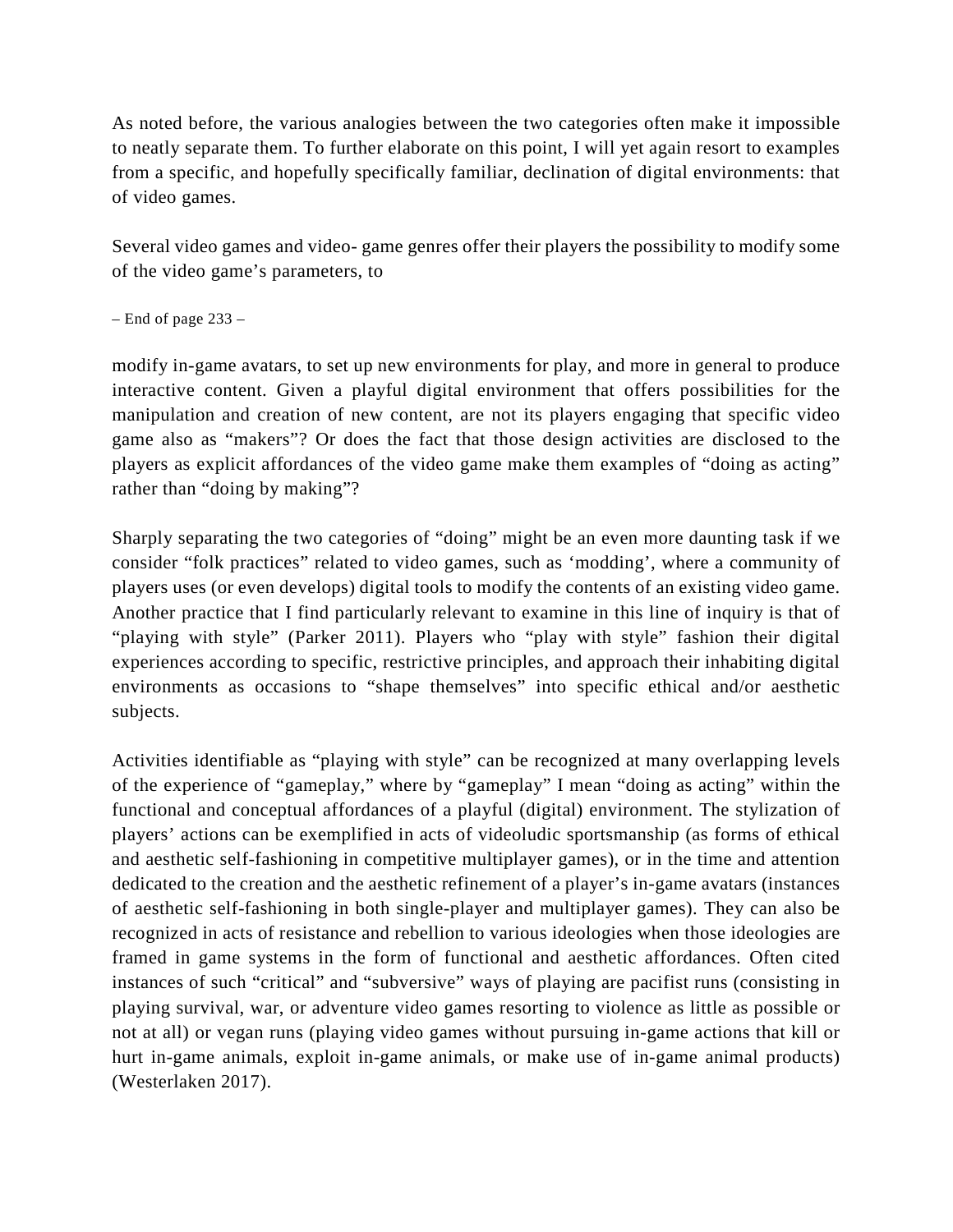As just observed, while practicing in-game self-fashioning, players often restrict their gameplay possibilities to uphold certain aesthetic values

 $-$  End of page 234  $-$ 

or some aspects of narrative consistency that they consider important. They may refuse taking unrealistic or unethical routes in the pursuit of in-game objectives. In general terms, "playing with style" consists in the players' voluntary addition of personally meaningful restrictions to their always-already constrained possibilities of action within a certain digital environment (Gualeni 2014b). Should we consider these approaches to "gameplay" as forms of "doing as acting"? Or should we embrace "playing with style" as a way to critically engage with the affordances of a certain digital environment, instead of adapting to them? And if so, would not "playing with style" appear as a way to "make oneself" in a context that is less inexorable and serious than the world we inhabit and share as biological creatures?

With the objective of furthering and completing the exploration of these methodological ambiguities and limitations, it may also be useful to consider the perspectives of those who design digital affordances, that is to say those of the programmers and designers of digital environments. As should be obvious to anyone with a basic familiarity with computers, the design of applications and activities that takes place within the digital medium does not take place in a socio-technical vacuum: the time and money available to create a new piece of digital design are almost ubiquitous constraints, and so is the fact that cables, whirring fans, input devices, and electrical power are all still necessary, material components of any activity taking place within digital environments.

Evidently, a digital environment is always defined by affordances that are in place before any kinds of "doing in the digital" can occur. In relation to this point, it may be important to remind the reader that, by definition, all digital environments are upheld by digital technology, which inherently imposes a very specific understanding of rationality, of time, space, and causation as a prerequisite for most forms of "doing" with and within it. [4] Willard McCarty similarly emphasized the inherent dependence of any computing system on an explicit delimited conception (or model) of the world (McCarty 2005, 21). Additional affordances that are inherent in the digital medium can be identified in how programming languages and middleware invite or downright impose specific ways of understanding, storing, representing,

– End of page  $235$  –

and manipulating information.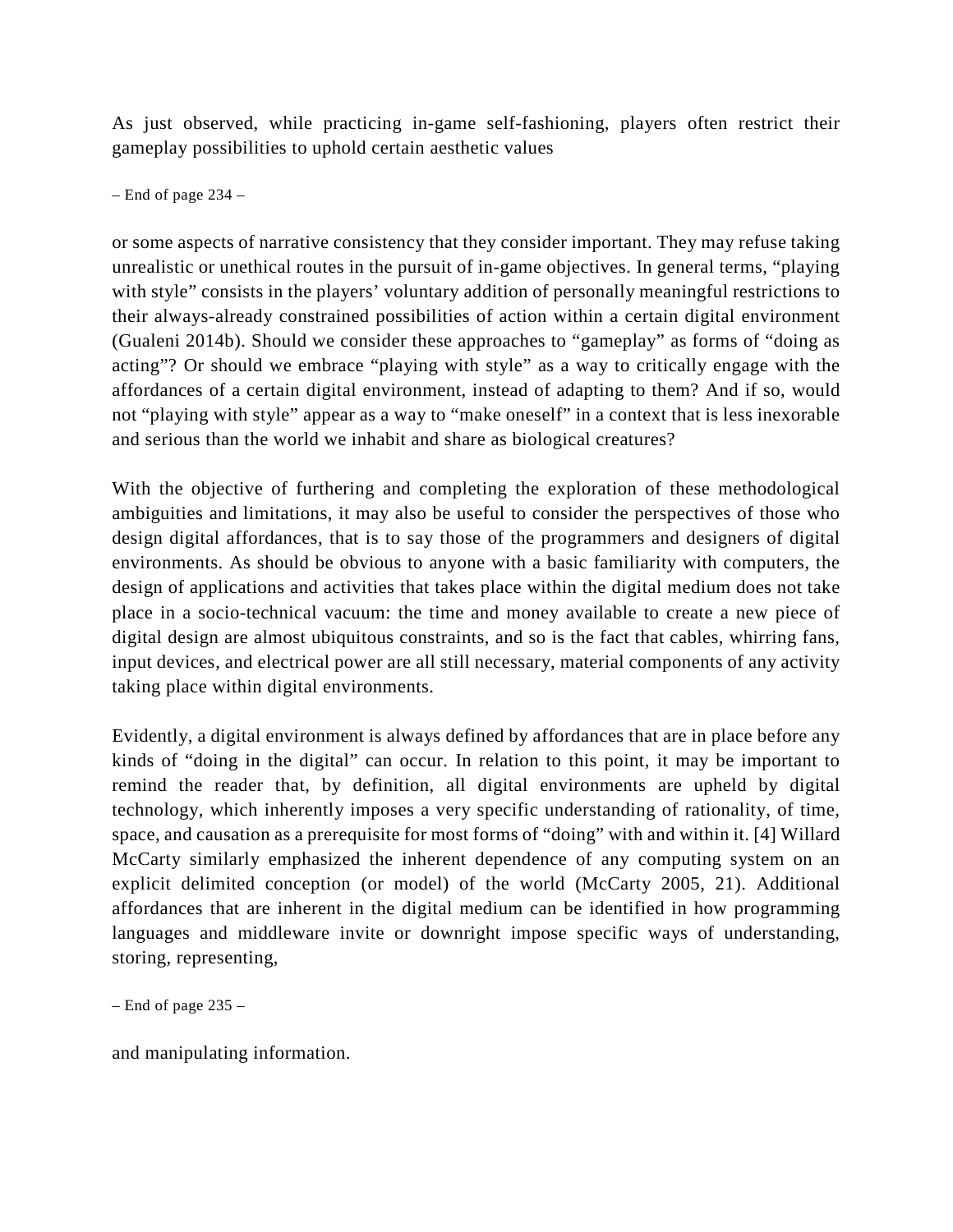Digital actions that were earlier identified as instances of "doing as making" can, from this perspective, always be understood as forms of "acting" in the digital medium. Any uses of computers can, in fact, be recognized as being always already constrained by the very "digitalness" of computers: by the structure of the languages devised for programming computers, by conventions and ways of operating that are required by specific software applications, and so on.

At the beginning of this critical sub-section, I clarified that "doing as acting" in a digital environment does not necessarily exclude a number of activities that can be ascribed to the category of "doing as making." After that, I outlined the perspective of a designer of digital environments, for whom all forms of "doing in the digital" can be also understood as forms of "doing as acting." In light of these ambiguities, skepticism towards the viability and the usefulness of the proposed distinction between "doing as acting" and "doing as making" seems to be well motivated.

Would it not be more fruitful not to attempt a formalization of "doing in the digital," and instead to embrace a nominal understanding of "doing"? In other words, what are the theoretical or practical advantages in setting up that distinction? Is it not merely leading to exceptions and complications?

Faced with these questions and difficulties, I present two sub-arguments that pursue the following objectives:

- explaining why I consider my theoretical arguments fruitfully contribute to our knowledge of the transformative effects (both at the and the cultural scale) of digital mediation in social practices, and
- paving the way for the second, praxis-oriented sections of this text (sections 2 and 4).

My first sub-argument follows from what was observed in section 2.2, where notions such as "building" (embraced as a heuristic practice) were presented as a group of interconnected activities that allow us to pursue and communicate scholarship through artifacts. The growing interest in pursuing cultural objectives through activities and artifacts is also

```
– End of page 236 –
```
particularly visible in scholarly fields that embrace practice-based research methodologies such as research through design or artistic research. However, those activities as well as the various possibilities offered by practices and artifacts in terms of discovery, experimentation, and communication remain largely under-theorized.

A practical approach to themes and questions that involve the development of artifacts, the prefiguration and the configuration of situations and alternative possibilities of action, is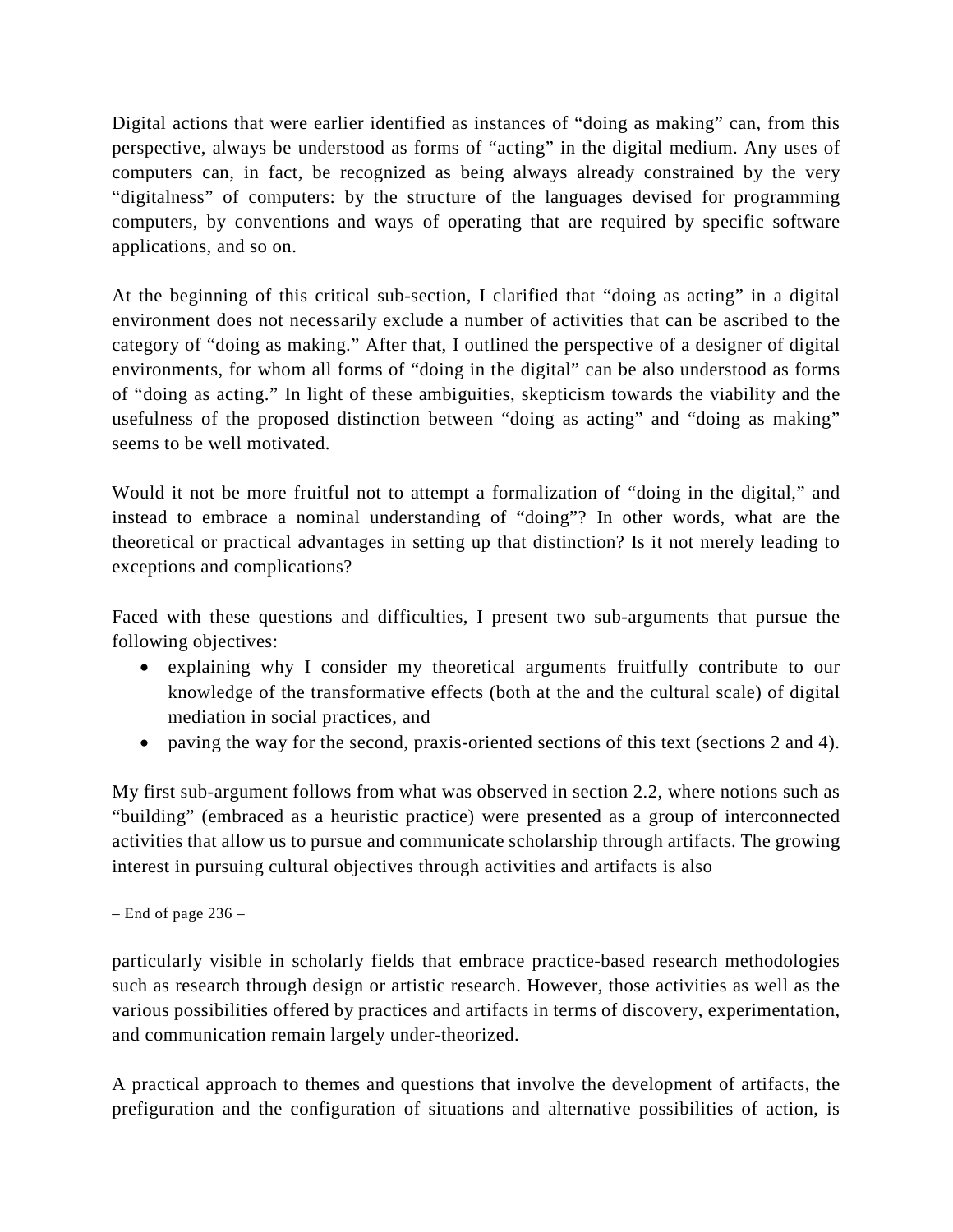already a relatively common approach in the context of philosophical inquiry. This is particularly evident in branches of philosophy that are characterized by obvious fields of application such as the philosophy of science, the philosophy of design, and the philosophy of technology. The notion that one can "do philosophy" in the sense of a practical experiential engagement with something is an explicit theme of my own work as well as in that of Dutch philosopher Clemens Driessen (Driessen 2014; Gualeni 2014a; Gualeni 2015; Westerlaken and Gualeni 2016).

Regardless of the progressive diffusion of scholarly approaches that involve various degrees of "doing," it is still remarkably rare to encounter a description of what "doing" means with regard to cultural or academic pursuits. Despite several points of discomfort in the theoretical stance that I propose in this chapter, and despite its limited applicability, I find the distinction between "doing as acting" and "doing as making" to be useful in facilitating the discussion concerning the design decisions and the experiential effects concerning certain artifacts, regardless of their actual, digital, or hybrid constitution. I will demonstrate this idea at work in the next section of my text through an analysis of my work as a "digital doer." Admittedly, the "facilitation" discussed above is only such in a very restricted portion of what is, instead, a much vaster horizon of "doing." On the upside, the distinction between the two activities allows us to discuss artifacts and experiences in relation to those artifacts in ways that are not obfuscated by all-encompassing approaches to what "design" is (or could be), or by lessexamined approaches to "doing".

My second sub-argument as to why my dual approach to understanding "doing in the digital" relies on the limited applicability of the proposed approach, a topic that was touched upon in the previous paragraph.

 $-$  End of page 237  $-$ 

Despite the ambiguities and difficulties with the offered distinction between "doing as acting" and "doing as making," I believe the approach can be viable and useful if we agree to limit its application to observations, experiences, and interactions with a certain artifact. What I mean to say here is that this approach to "doing" becomes viable only when disregarding the socio-cultural and technical factors that influenced the design and the development of the artifact in question. In the case of the set-up of a digital environment, this limitation is tantamount to focusing on the interactions, the experiences, and the operations that take place within that environment while ignoring the social norms, the economic conditions, the hardware limitations, and the software affordances that contributed to its design. In addition to that, and still as part of this second sub-argument, I should like to explain that I do not propose to understand "doing as acting" and "doing as making" as two separate and mutually exclusive practices, but rather as two active "roles" that an artifact can disclose for agents who are "doing" with and within it. Depending on the affordances offered by an artifact, these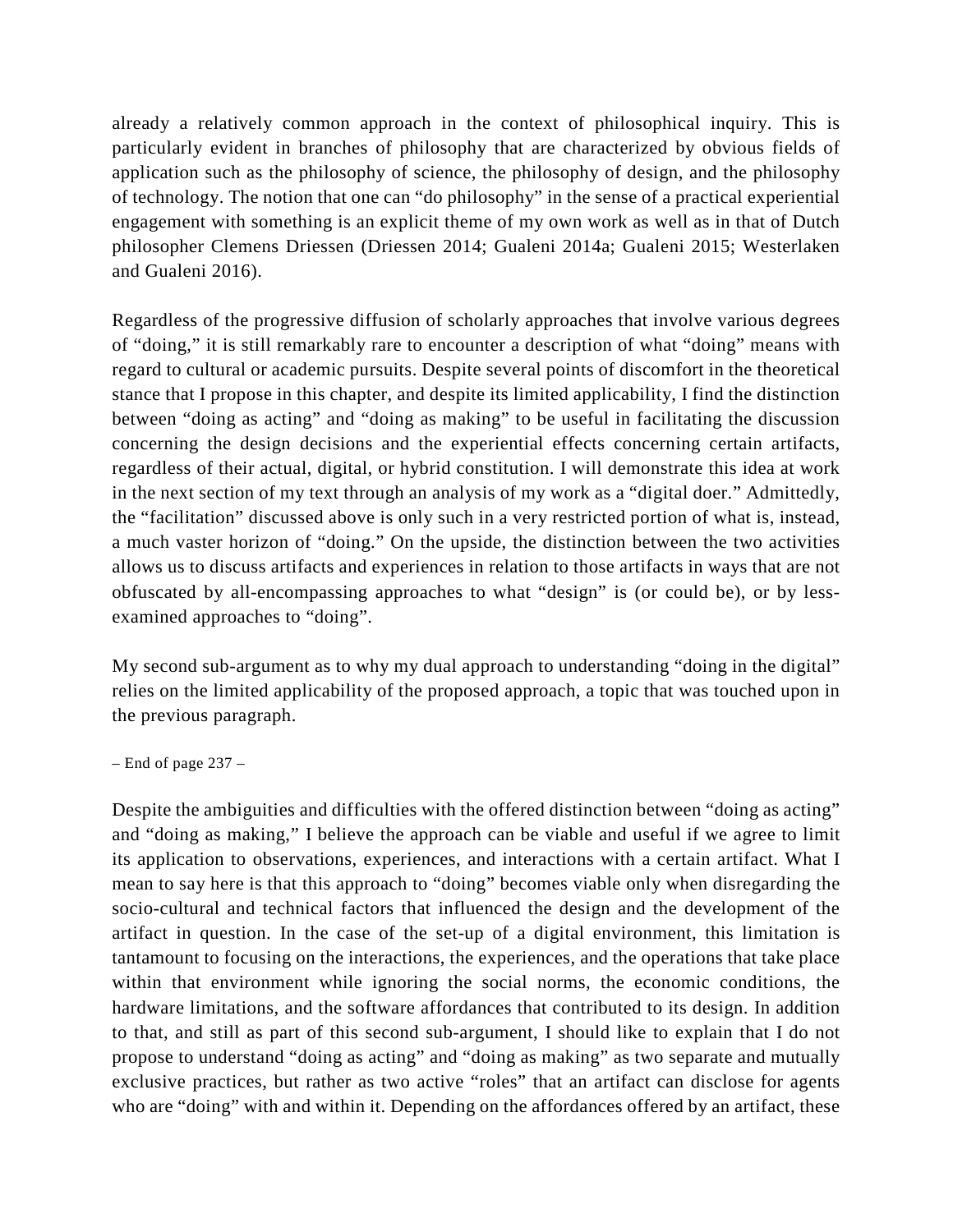roles can be completely divorced, can co-exist, can overlap, and can even dynamically shift among all those configurations.

To summarize the two sub-arguments that were just presented, I first identified the main theoretical stance of this chapter (presenting a dual understanding of "doing") as a problematic one, but one that can nevertheless be considered valuable. Its value was recognized in the possibilities it offers for further developing our understanding of "doing" as a cultural practice. Following this initial part, I delineated the field of validity of the proposed theoretical stance, restricting its use to observations, experiences, and interactions with the artifact in question, or (in our case) within a certain digital environment. Finally, I clarified that I do not consider the two understandings of "doing" as two separated practices, but as dynamic active roles framed and facilitated by the functional and conceptual affordances offered by a certain artifact. On the basis of these premises and critical reflections, in the next section I will articulate a practical understanding of "doing in the digital" in ways that are exemplified by the design decisions and the gameplay affordances of *Something Something Soup Something*.

 $-$  End of page 238  $-$ 

## 3. Philosophical Soup

The official website for *Something Something Soup Something* [\(http://soup.gua-le-ni.com\)](http://soup.gua-le-ni.com/) qualifies our video game as an "interactive thought experiment"; that is, as a mental exercise designed with a philosophical scope. Mostly presented through the mediation of language, thought experiments traditionally consist in imagining hypothetical situations and thinking through their possibilities and consequences. The interactive experience of thought experiments with and within digital worlds allows us to overcome, I shall argue, some of the limitations and biases that are inherent to the representational and hermeneutic possibilities of language.

My claim, as will be specifically explained in the upcoming sections of this chapter, is valid for "doing as making" within digital worlds as well for "doing as acting"; that is to say, both as people whose thought processes are activated by mental exercises and as people who design thought experiments.

The website for *Something Something Soup Something* also summarizes the narrative context for our video game as follows: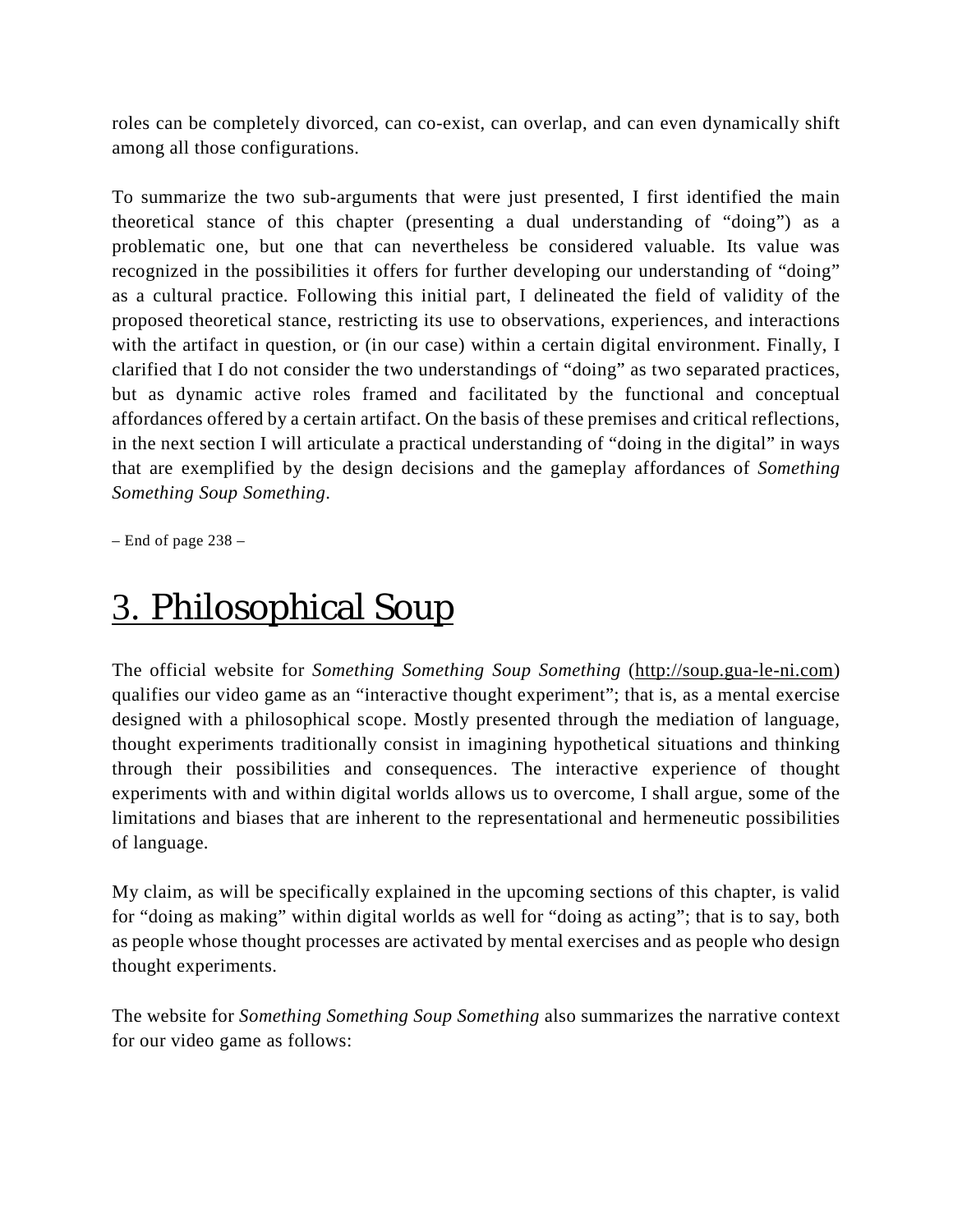The year is 2078. It has been a decade since Homo Sapiens-Sapiens perfected teleportation technology. Rather than using teleporters to overcome scarcity or to oppose various forms of oppression, this new technology is used to further promote economic exploitation. We hire aliens to manufacture goods on their planets, and then beam the products of their cheap labour back to Terra. Due to categorical differences in language and cognition, however, the aliens often misunderstand what humans ask them to produce.

In *Something Something Soup Something*, the "player" experiences the game-world from a first person perspective: that of a kitchen worker in a restaurant on Terra. The interactions with the digital environment of *Something Something Soup Something* begin in a dimly lit, dirty stairwell leading downwards. The disembodied voice of the narrator informs the player that she is supposed to head to the kitchen and activate the teleporter machine. Once the teleporter is activated, the narrator continues, it will materialize the dishes ordered by the human customers of the restaurant. As mentioned earlier, however, the aliens who remotely

 $-$  End of page 239  $-$ 

produce those food items often do not have a clear idea of what we want and what we mean by words such as "soup." This fundamental equivocality will put the player in a puzzling situation. *Something Something Soup Something* is a short, free video game that takes place in a game world composed of a stairwell leading to an underground kitchen and the kitchen itself. The player needs a mouse and a keyboard to interact with the digital environment and comply with his or her in-game duties as a kitchen worker.

The following two sub-sections of this chapter will discuss *Something Something Soup Something* as a digital artifact that leverages both dimensions of "doing in the digital" for philosophical purposes. This analysis will focus on the gameplay affordances that the video game offers and the game-design decisions that contributed to shaping its interactive argument. More specifically:

- **Section 3.1** will concentrate on the digital environment of *Something Something Soup Something* as it can be experienced by a player; that is to say, on how the game interactively discloses meaning and Information to someone "doing as acting" within it.
- **Section 3.2** will, instead, focus on the video game from the point of view of its "makers," examining the design decisions taken during the conceptualization and the development of the game in relation to its scholarly objectives.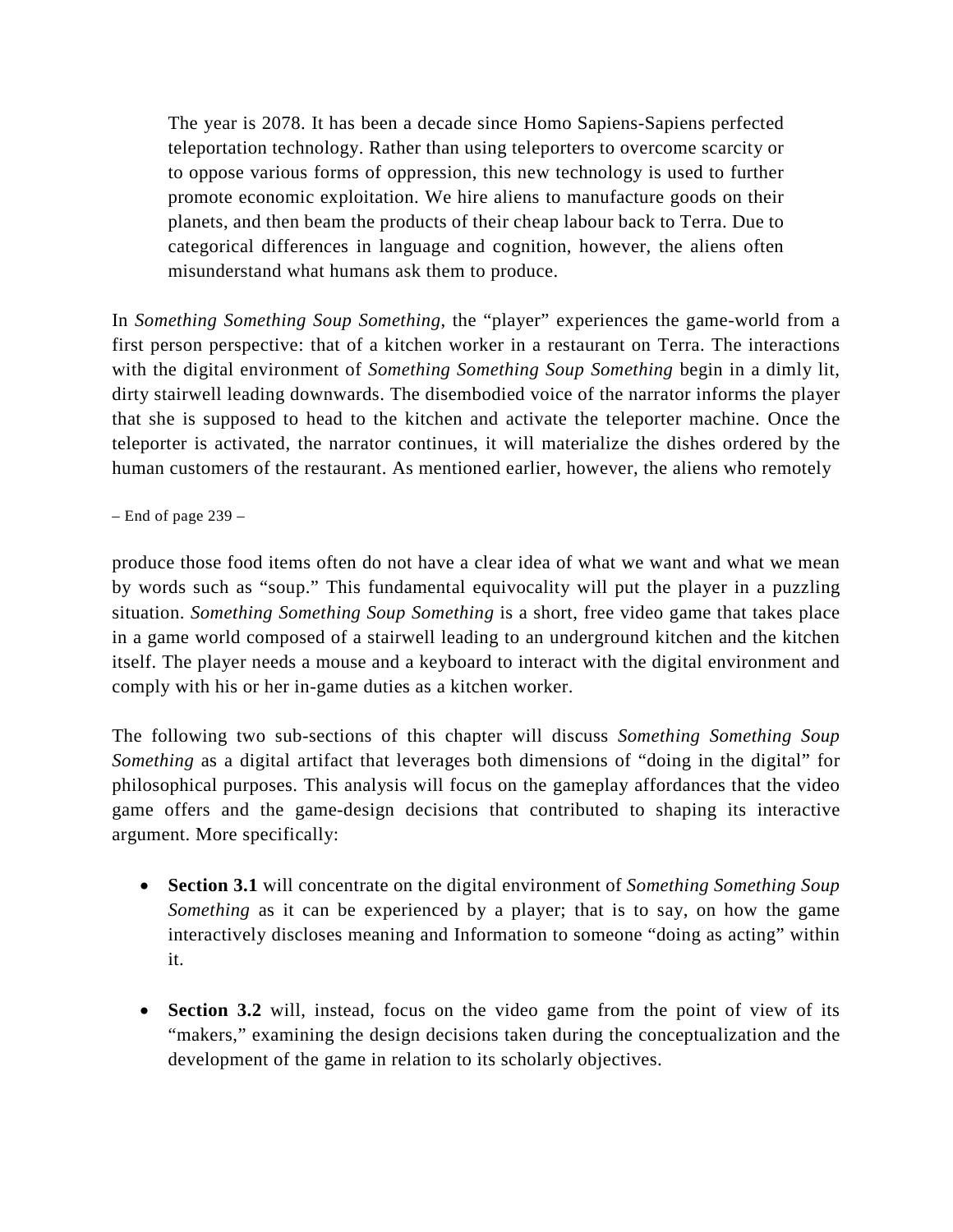#### 3.1. Playing with Digital Soups ("Doing as Acting")

With the objective of obtaining cheap soups from outer space, the player will enter the kitchen at the bottom of the stairwell. Looking for the teleporter machine to activate, the player has a chance to pick up additional details and information about the fictional world of *Something Something Soup Something*.

The kitchen seems to be neglected and dirty. From the looks of it, it has been quite a long time since anybody cooked in there, let alone cleaned it. A bulky piece of machinery occupies the back end of the room; in all likelihood, the conspicuous greenish apparatus is the very teleporter that the player is looking for (see Fig. 1).

– End of page 240 –



**Fig. 1 - An overview of the dystopian kitchen of** *Something Something Soup Something*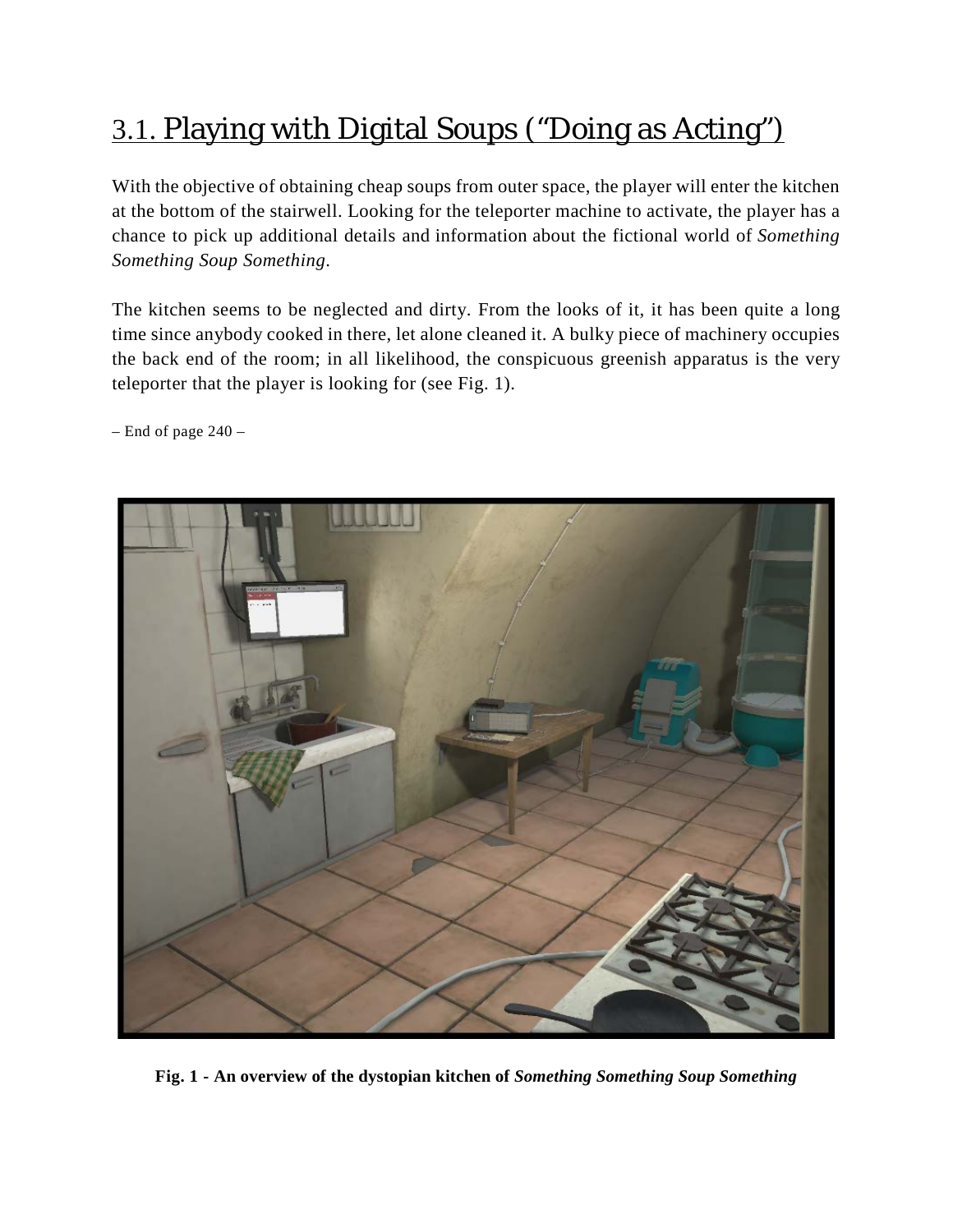Over a rusty sink, a flickering screen reports that there is an outstanding order for the kitchen consisting of 20 soups.

Initially, trying to activate the large greenish machine does not produce any visible results: if that weird contraption is indeed the teleporter machine, it seems to be inactive, or possibly broken. While most of the elements of the kitchen seem either unresponsive or out of service, one small and quirky device at the center of the room captures the player's attention. That strange piece of technology seems to be functioning and ready to work. A couple of cables connect it to the (presumed) teleporter. Its instruction leaflet qualifies the device as an *STJ 1062 M* signal decoder, where the "M" indicates that the cosmic noise cancellation for this device is to be performed manually.

– End of page 241 –

Once turned on, the decoder automatically starts to receive a signal. In a way that is reminiscent of video game genres such as rhythm games or infinite runners, the player is prompted to interact with the decoder and to try and reduce the interference of the cosmic noise while the signal is being received (see Fig. 2).



**Fig. 2 - The** *STJ 1062 M* **signal decoder receives a noisy transmission from outer space**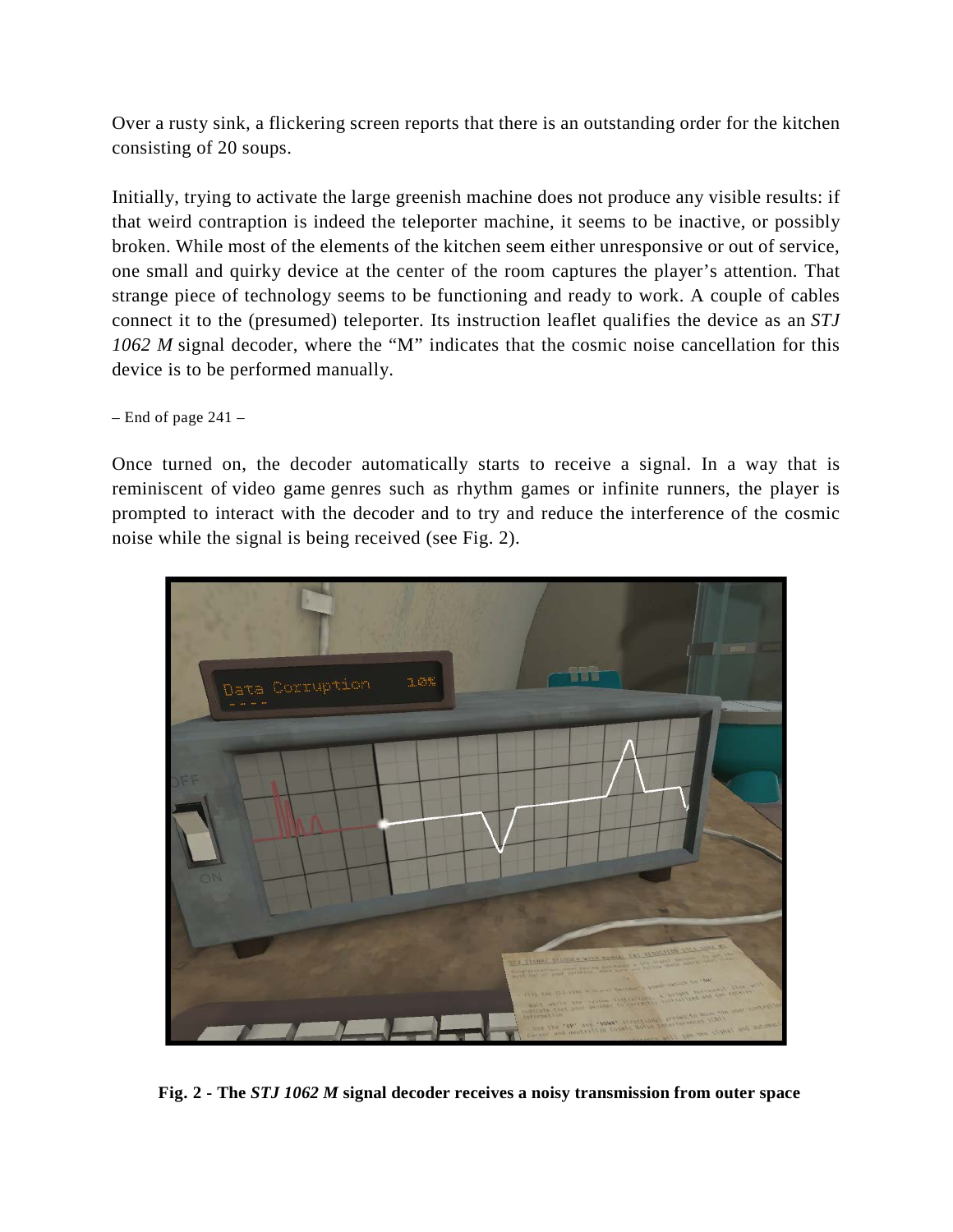Failing to keep the level of corruption of the signal under control triggers a reset mechanism that automatically turns the decoder device off. Managing to keep the cosmic noise to a minimum instead allows the players to successfully complete the transmission. Once the signal has been properly processed, the decoder automatically powers up the teleporter machine, and the narrator grimly comments on the successful operation. "The soups have been beamed in," he says, "but aliens often misunderstand what we ask them to produce. Which of the dishes in the teleporter are effectively soups? Which of them can be reasonably served as soups to the human customers?"

 $-$  End of page 242  $-$ 

Interacting with the teleporter machine, the players can now choose which dishes among the ones presented to them are viable soups for humans and which ones are not. In this phase of the game, *Something Something Soup Something* challenges the players to assess 20 different dishes defined by a number of different characteristics (constitutive ingredients, edibility, temperature, accompanying serving and eating tools, and so on).

The choice of whether each of the received items is a soup or not is performed for each individual dish by clicking one of two buttons on the teleporter itself. One button has the word "soup" printed on it, and its design features an upward-pointing symbol (hinting at the restaurant upstairs). The other button is characterized by the words "not soup" and a downward-pointing symbol (indicating the recycling chamber in the bottom part of the teleporter machine, see Figs. 3 and 4).



**Fig. 3 - An example of a bizarre dish (possibly a soup) that was beamed in by the teleporter**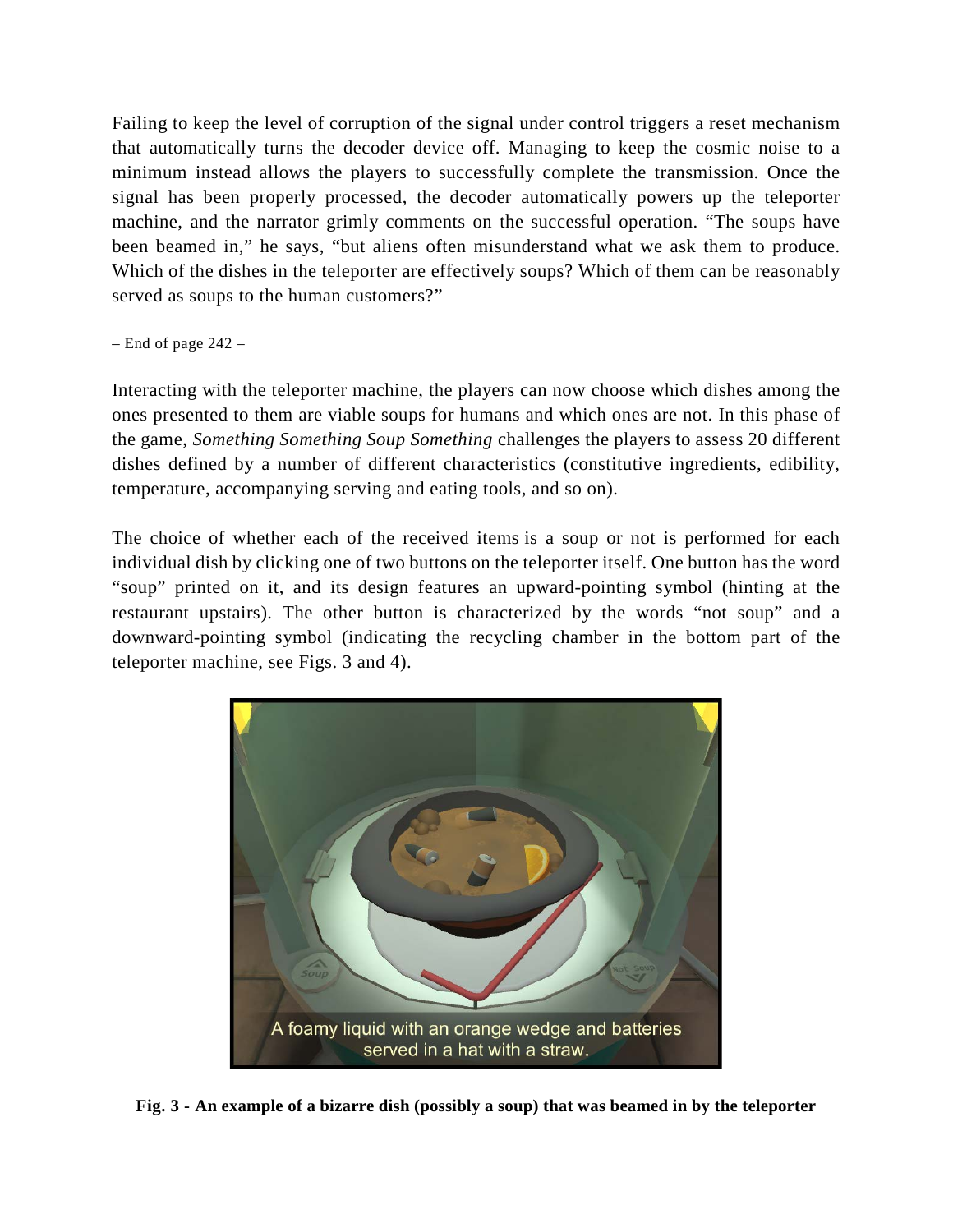Among the players we observed and interviewed during the development of our interactive thought experiment, several asked us whether the bizarre and uncanny qualities of the supposed soups that appeared in



– End of page 243 –

**Fig. 4 – This particular dish was discarded by the player. Too cold for a soup? Too solid, perhaps?**

front of them were the product of their poor performance with the cosmic noise cancellation task. Had they performed better at reducing the cosmic noise, the players wondered, would they have received more acceptable, more conventional soups?

This is the first philosophical question that we hoped to trigger in the players in relation to their practical interactions with *Something Something Soup Something*: would a more precise communication bypass problems of conceptual ambiguity? Could other philosophical problems be solved through a rigorous reformation of our language? This point and its design implications will be discussed in finer detail in the following sub-section.

The second, and perhaps more central, philosophical question that we hoped to instill in the players by means of (playful?) digital activities and interactions was, clearly, whether we can exhaustively and clearly define what soup is. A minority of the observed players took the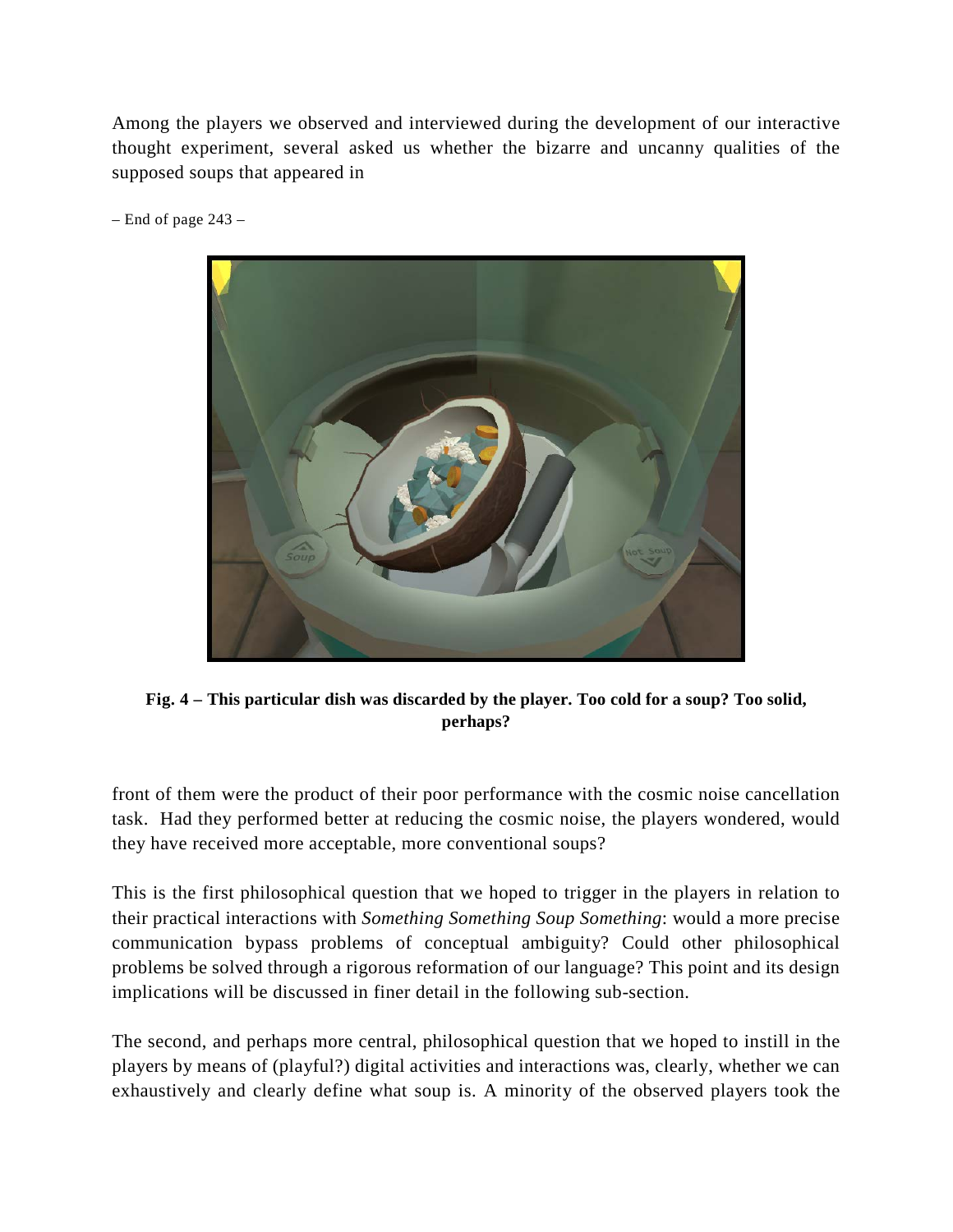soup-selection task facetiously, and reasonably so: the video game takes place in what is obviously a fictional world, and the task itself has outlandish premises.

– End of page 244 –

Most of the other people we observed and interviewed concerning their interactions with *Something Something Soup Something* reported having taken the selection procedure seriously. While choosing which dishes could be reasonably served to humans as soups, this second group of players quickly came to the realization that making definitive decisions about what soup is (or what soup is for them) is neither banal nor unproblematic. Some of these players reported having reworked their conceptualization of soup in the process of selecting them, as the activity made them progressively more sensitive to possible discriminating factors as well as more aware of the very choices that they were making.

After having assessed all the received dishes from outer space, that is a batch consisting of 20 possible soups, the player is presented with video game shows the players a synthetic summary of their soup-related decisions on the kitchen display (see Fig. 5). This conclusive part of the experience of *Something Something Soup Something* serves the obvious purpose of making the players' own understanding of soup into an object for their own, as well as other people's, critical evaluation.



**Fig. 5 - The players' soup-related choices are summarized on the kitchen display**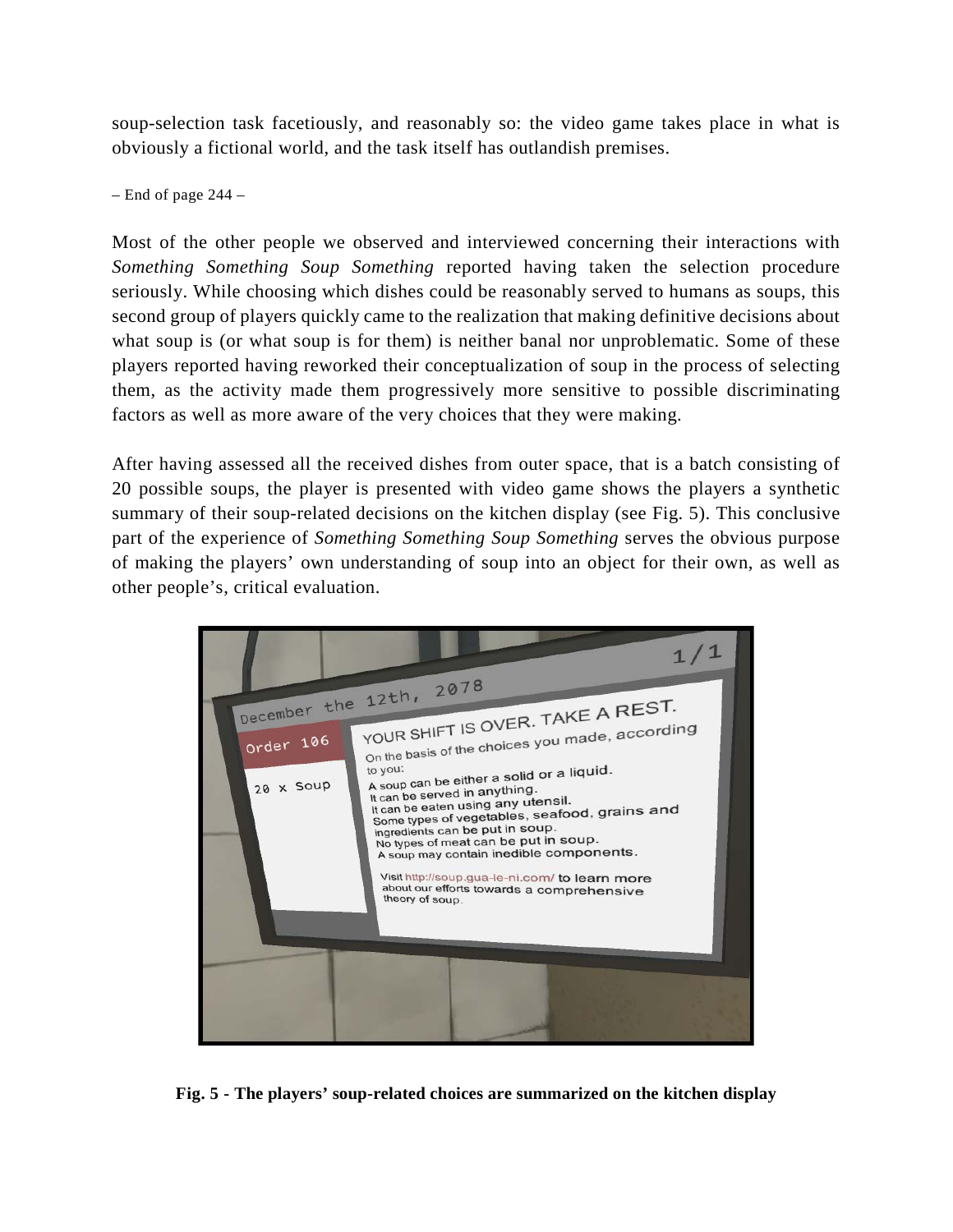– End of page 245 –

As indicated in the concluding summary on the kitchen display (see Fig. 5), the official website for *Something Something Soup Something* [\(http://soup.gua-le-ni.com\)](http://soup.gua-le-ni.com/) offers additional information concerning the video game, its design, and its philosophical aspirations. In this sense, the website functions as a companion to gameplay, disclosing and discussing aspects pertaining to the philosophical arguments of the latter in a more traditional (that is, more textual and linear) and explicit fashion.

#### 3.2. Designing Digital Soups ("Doing as Making")

Section 2.3 (*A Tale of Two Doings*) briefly discussed the interactive experience of *Something Something Soup Something* as having the potential for disclosing a philosophical argument through gameplay.

The present one will try to articulate instead the most salient design decisions for *Something Something Soup Something* in relation to the

video game's intended meaning. In the official webpage for the video game, we explain that *Something Something Soup Something* is designed to experientially and interactively disclose certain philosophical notions to the players. Its main philosophical point concerns the idea that even an ordinary, familiar concept like "soup" is vague, shifting, and impossible to define exhaustively.

As already explained, the players explore this concept as they struggle to identify what a soup is through a series of binary choices. The synthetic summary of their soup-related choices that is presented on the kitchen display at the end of each game session further emphasizes the intended message of the game, explicitly confronting the players with their inevitably incomplete understanding of what soup is (see Fig. 5).

Section 3.1 also explained that the soup selection part of *Something Something Soup Something* follows a real-time mini-game. In this mini-game, the player is asked to manually reduce the cosmic noise interference in order to correctly receive a signal from outer space (that is, to download a batch of soups into the teleporter machine). This playful real-time activity was designed to complement the main philosophical point of the soup-selection experience video game. In allowing the player to refine and perfect the transmission of data, the mini-game seems to suggest

– End of page 246 –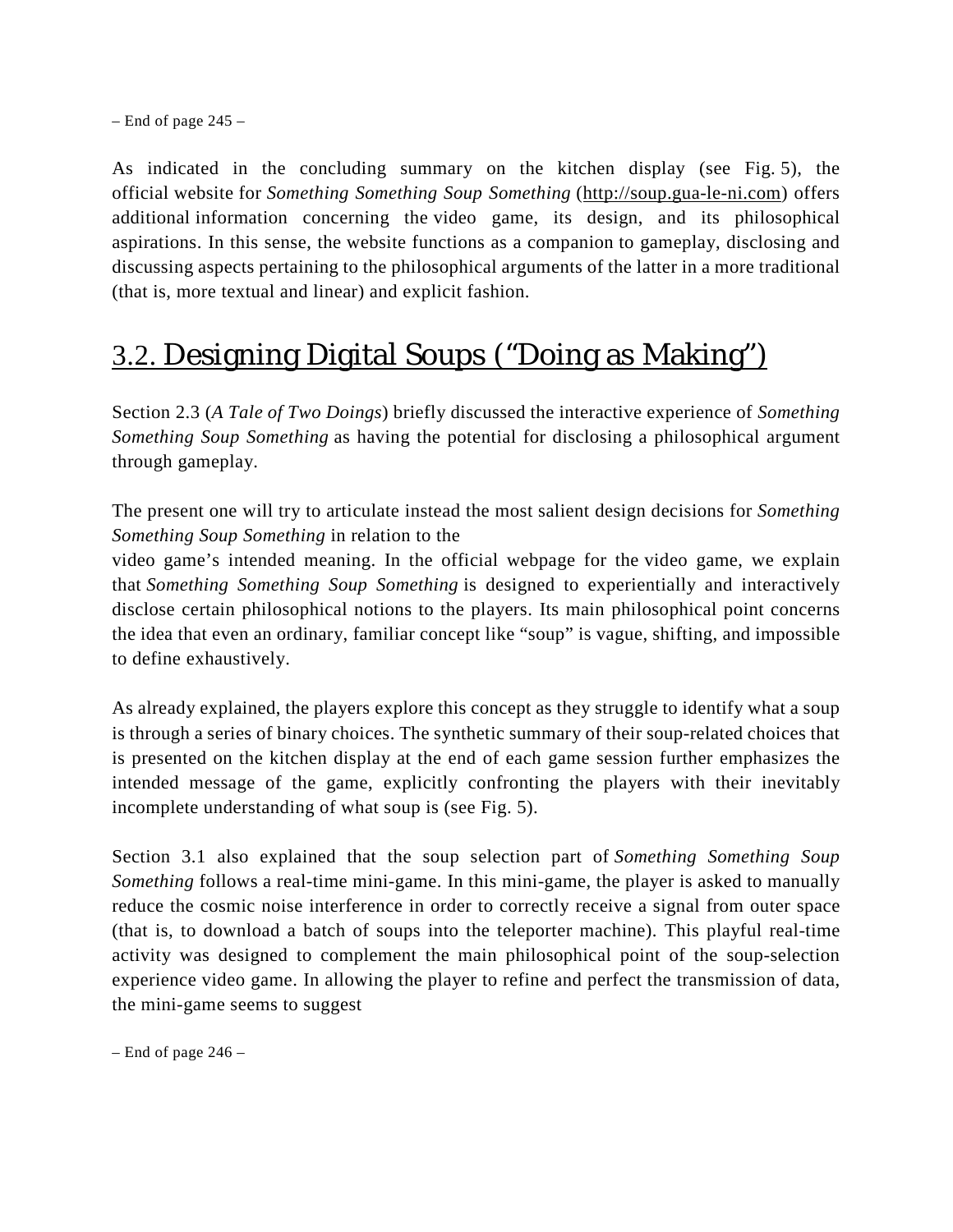that there could be a way of receiving less problematic, less ambiguous soups… And maybe even of accomplishing a clear and complete analytical definition for what soup is.

Does the game offer the possibility for perfectly sharpening communication? Did the designers take a position compatible with Austrian philosopher Ludwig Wittgenstein's early work, according to which philosophical problems arise from our misunderstanding the logic of language (Wittgenstein 1961)? And if so, did they materially inscribe in the functional affordances and aesthetic aspects of *Something Something Soup Something* the perspective according to which philosophical problems and conceptual difficulties are ultimately caused by illogical and inaccurate ways of communicating? Or is the video game aligning instead with the later work of Wittgenstein and his belief that language is inherently messy, defective, and always determined by its contextual use?

The noise cancellation mini-game is designed to be impossible to execute flawlessly, meaning that despite the best intentions and the most attentive efforts on the player's part, data reception cannot ever be completely accomplished. In other words, our design aligned with the later Wittgenstein, that of the *Philosophical Investigations*, and was guided by the concepts of "language games" and "family resemblances" that the Austrian philosopher articulated in that text (Wittgenstein 1986).

Provided that the noise cancellation is sufficient for the reception of the signal (that is, data corruption remains below 100%), then the players' efficiency in reducing the cosmic noise is irrelevant. The bizarre dishes presented in our "thought experiment in a digital world" do not depend either in their order or composition on how accurately cosmic noise was reduced. Soups are, instead, generated by a fairly simple algorithm designed to ensure that the players encounter every possible "soup feature" [5] at least once in each individual game session.

The conceptual disconnection between the noise cancellation task and the soup selection one is not obvious, and is never explicitly revealed to the player. One might only start to realize how those two aspects of the games work in relation to one another only after several play sessions. Given the relative obscurity of this "interactive corollary" to the main philosophical theme of *Something Something Soup Something*, one might

– End of page  $247$  –

raise the question of whether it was an efficient design decision to include the decoding minigame to begin with. In response to this likely interrogative, I will introduce three arguments in support of why I consider the noise cancellation task to be a meaningful and desirable part of the gameplay of *Something Something Soup Something*: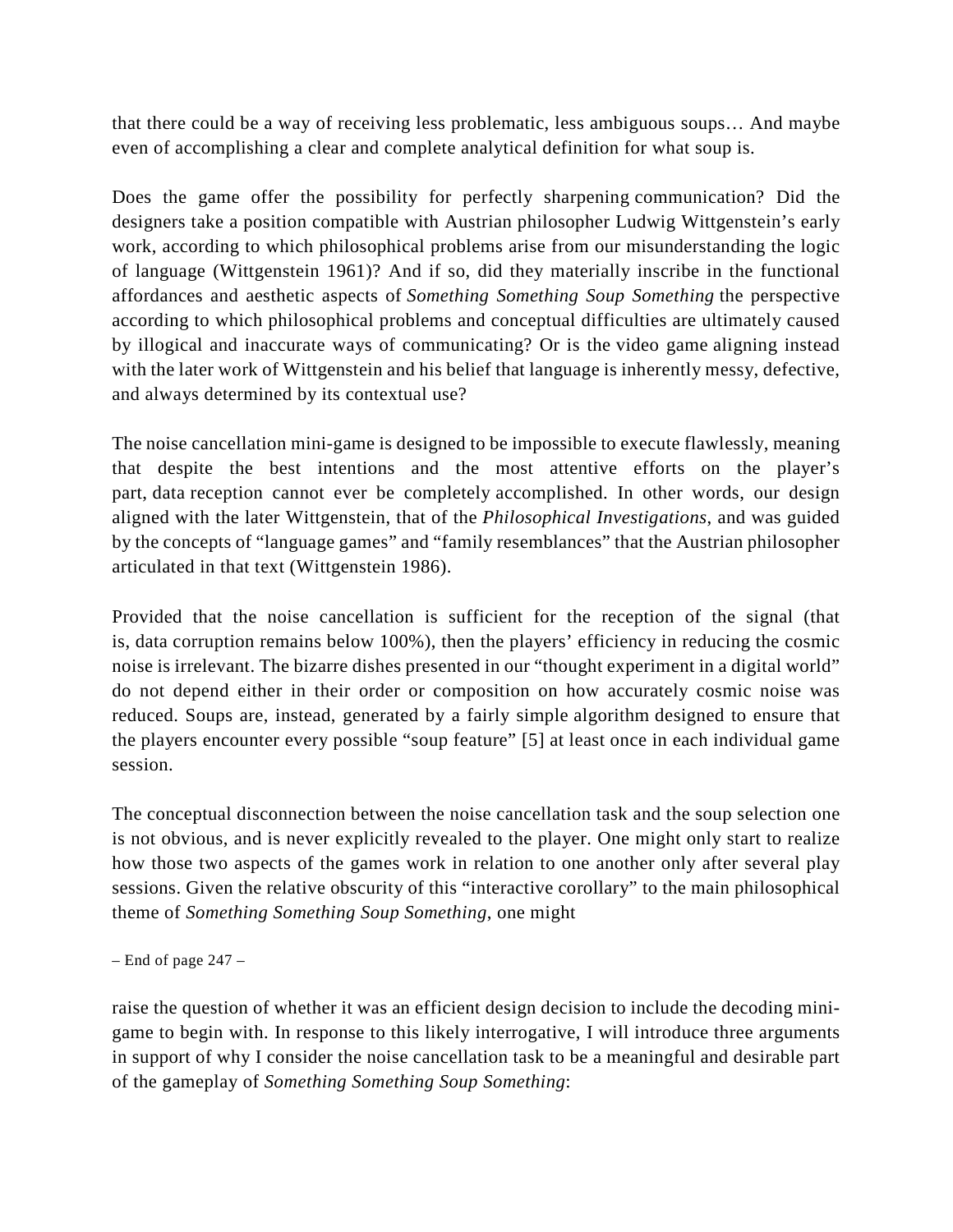- 1. As already discussed, the mini-game hopefully raises questions concerning the relationship between the signal from outer space and the qualities of the received soups. Through gameplay, players may discover that there is no obvious connection between the two phenomena beyond one being a simple on/off mechanism for the other. Regardless of how sharp and clear the players manage to make the signal, the soups' composition will remain odd and ambiguous. Metaphors aside, what the game is communicating here is that despite our attempts to reform language and sharpen communication processes, we still live and act in a world where the meanings we attribute to words are inherently indefinite and constantly shifting. We found this to be an important corollary to our main interactive philosophical argument, and we did not feel that the relative subtlety of this "interactive argument" was a valid enough reason to exclude it from the experience of gameplay.
- 2. The decoder mini-game contributes to making the embedded narrative to the game richer. Both its rickety design and the crude information contained in the instruction manual add further depth and thematic detail to the squalid game-world of *Something Something Soup Something*. Additional aesthetic and narrative detail in thought experiments (regardless of their literary, cinematic, or virtual mediation) has the potential to further stimulate the imagination of the recipient, which can also serve the philosophical purposes of the thought experiment itself (see Gendler 1998; Davies 2008, 10–11).
- 3. The traditionally ludological structure of the mini-game and its focus on the quantification of player performance was conducive to a third philosophical theme that we tried to weave into the video game and that was outlined on the official website of *Something Something Soup Something* as follows:
- End of page 248 –

*Something Something Soup Something* is also designed to stimulate reflection on the possibility to analytically define what a game is. Our "interactive thought experiment" involves some narrative, it allows for a bit of exploration, it features a section that quantifies the performance of the "players" in relation to a pre-established goal [...]. But does the presence of those "ludological ingredients" warrant its definition as a video game? What if only a part of it could be formally recognized as a video game? Is it even wise or productive to strive for a complete theoretical understanding of concepts like "soup" or "game"? I find this point to be especially beneficial in contexts like introductory courses in game design or game studies. Either presented in class or assigned as playable homework, the experience of our short, free video game can become the occasion of discussions concerning the limits of formalism in analyzing and designing video games and playful systems more in general.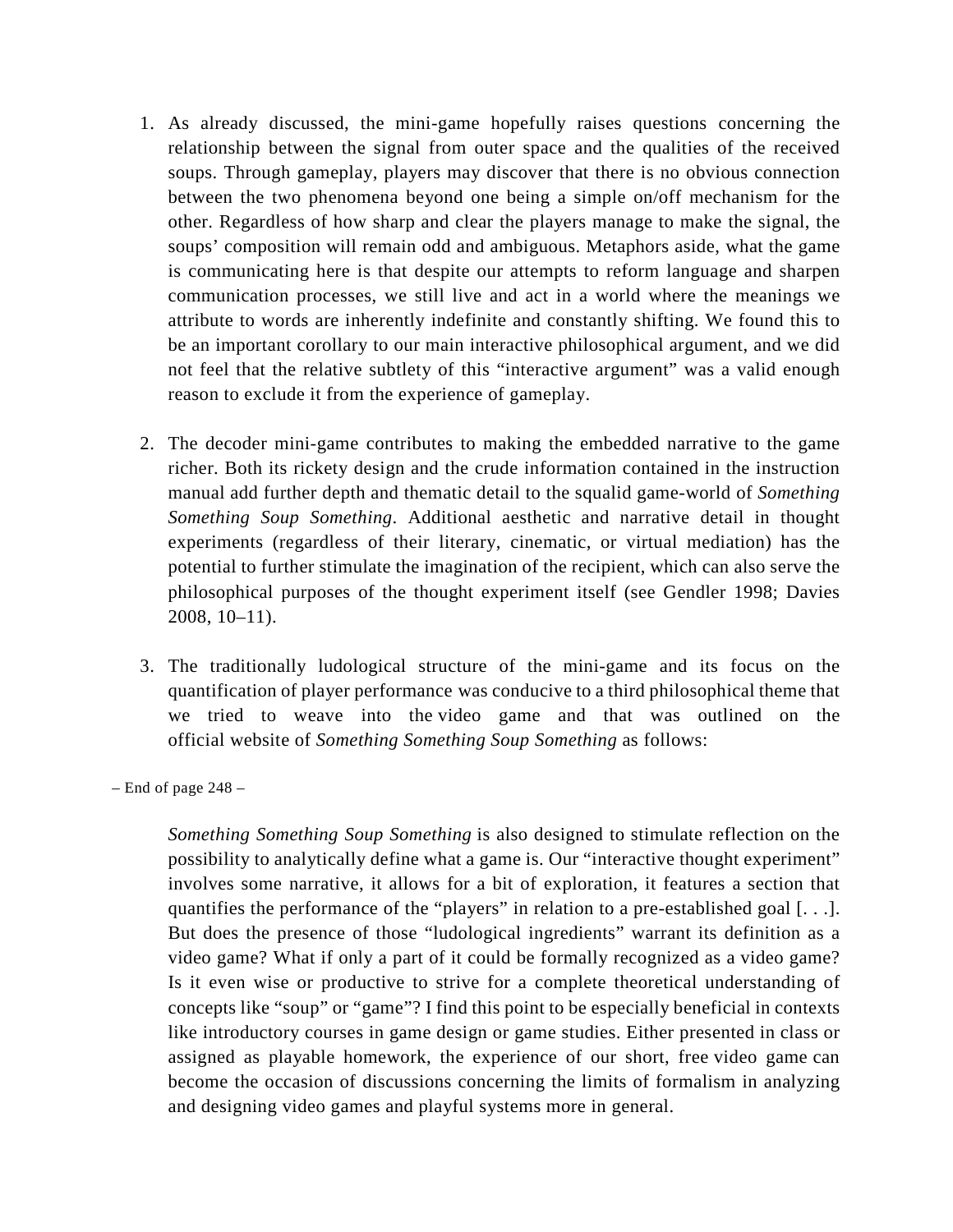Until now, the discussion and analysis of the philosophical themes of *Something Something Soup Something* kept the activities recognized as "doing as acting (where experiences and arguments emerge from the experience of gameplay) tidily separated from those that, instead, could be identified as "doing as making" (activities concerned with building digital environments and taking design decisions).

Having spent a considerable portion of this chapter to stress the difficulties in neatly splitting these "roles," it would perhaps be confusing (or at least methodologically incomplete) if I did not take some time also to discuss the "gray areas" of *Something Something Soup Something*. In other words, for the sake of clarity and completeness, I consider it important to consider those moments of gameplay in which the players are also "makers," and those aspects of game development in which (given the limitations posed by the digital technologies used) the designers can also be recognized as "acting" within the constraints of digital environments.

In our small, dystopian game-world, the players (those who, once again, "do by acting") have admittedly very little space to express themselves or to deviate from the pre-determined tracks of the game and its narrative. *Something Something Soup Something* is set in an inescapable kitchen in which the players are supposed to behave like employees, a

– End of page 249 –

loosely defined identity that they are not allowed to abandon as long as they act in that specific digital environment. Players can however "style" their in-game activities in a number of ways, most of which involve sabotaging their in-game identity as employees. In other words, the players are not given opportunities to take the role of "makers" apart from their possibility to "style themselves" rebelliously against the video game's implied ideology and expected gameplay. Such subversive acts could be exemplified as deciding to not comply with the fictional role of a kitchen worker or to make random or nonsensical choices in relation to the proposed noise-suppression and soup-categorization tasks.

Taking the perspective of the designers (those who did *Something Something Soup Something* as makers), we need to acknowledge that their role of "makers" cannot be unambiguously separated from their "acting" within one or more digital environments. In the specific case of *Something Something Soup Something*, the game engine we chose, the 3D modeling software we used, and the computer platforms that we expected the video game would be played on (together with their respective technical specifications) had a formative influence on how several technical and conceptual game design decisions were made. The time and money allotted for the project were also influential in the development of *Something Something Soup Something* as they contributed to determine the amount of game elements (such as soup features) and game functionalities that could be included in the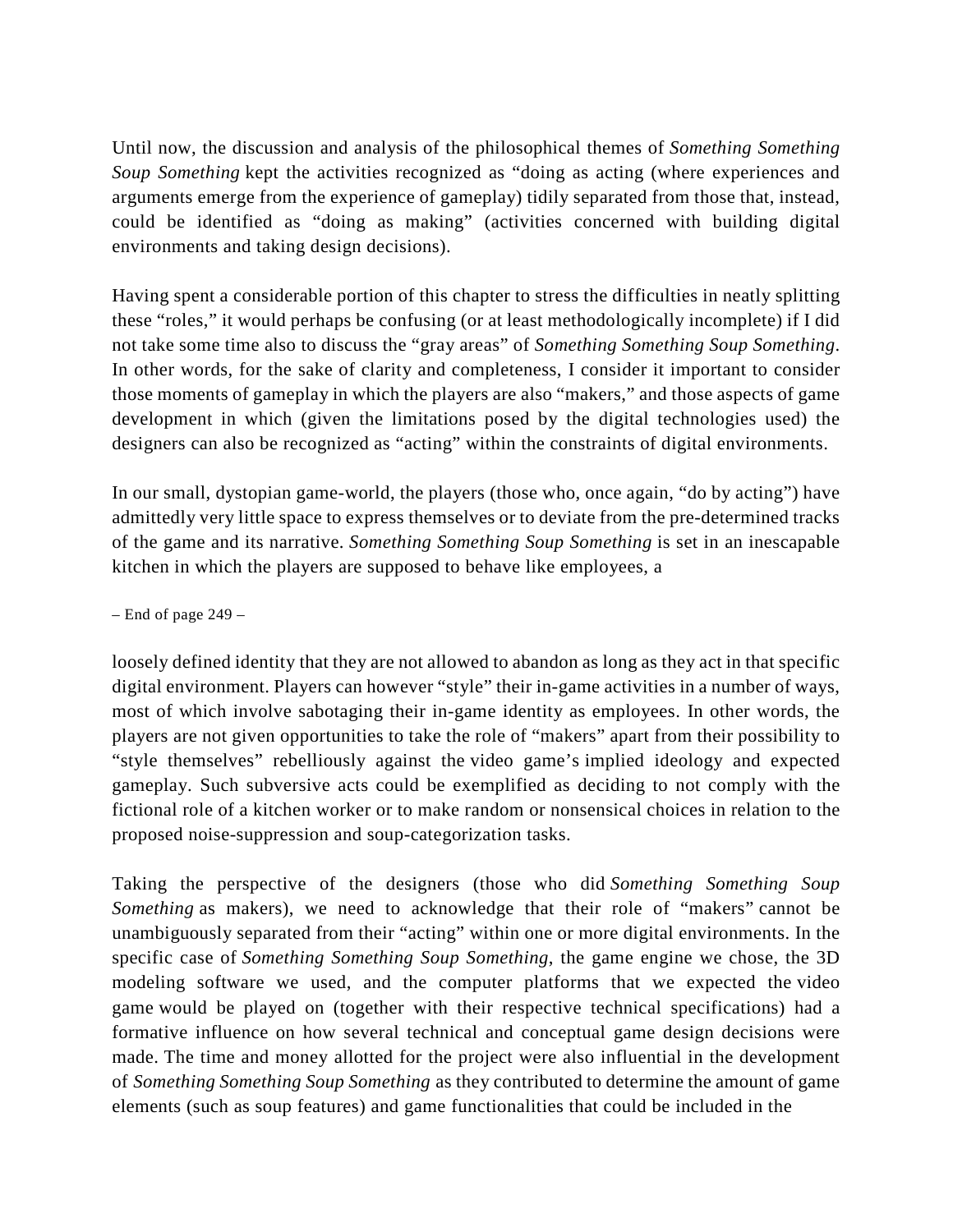video game.

As should now be obvious to the reader, the philosophical themes developed and materialized in *Something Something Soup Something* were not uniquely shaped by our understanding of the work of Ludwig Wittgenstein or by our sensitivities and design prowess. In a way that is not dissimilar to the expressive and conceptual restrictions that its traditional written form imposed on Western thought, "doing" philosophy with the digital medium is constrained and "shaped" by distinctive technical, contextual, and interactive limitations.

What I would like to clarify in these concluding paragraphs is that I do not consider "doing" in the digital" as an exceptional (or even as a particularly desirable) way of pursuing humanistic inquiry, nor do I consider the computer to be the ultimate philosophical tool. The use of digital environments and other forms of practical involvement with

– End of page 250 –

research and education can overcome some of the inadequacies and limitations that are inherent to an exclusively linguistic (or more specifically textual) mediation of thought. It is, however, a form of "overcoming" that inevitably brings about new problems, limitations, and discontents. The embedding of video games and computer simulations in social and cultural practices (philosophy being one of them) might, thus, best be pursued on the basis of the understanding that, as with any other form of mediation, their virtual worlds disclose reality in specific ways, and that such ways are always inherently both revealing and concealing (Gualeni 2015, 94).

### 4. Conclusion

This chapter purposefully played in counterpoint with the general theoretical orientation of the book of which it is part. Instead of focusing its attention on the recording and archiving capabilities of the digital medium, it proposed an understanding of the digital medium that focused on its disclosing various forms of "doing."

On the basis of a theoretical framework rooted in media studies and game studies, this chapter focused on digital forms of "doing." The uses and advantages of the methodological separation between "doing as acting" and "doing as making" in virtual worlds were theoretically articulated in section 2 and then discussed in terms of their practical results and effects in section 3. In the third section, a playful digital world that I recently designed was specifically analyzed as leveraging both dimensions of "doing in the digital" for philosophical purposes.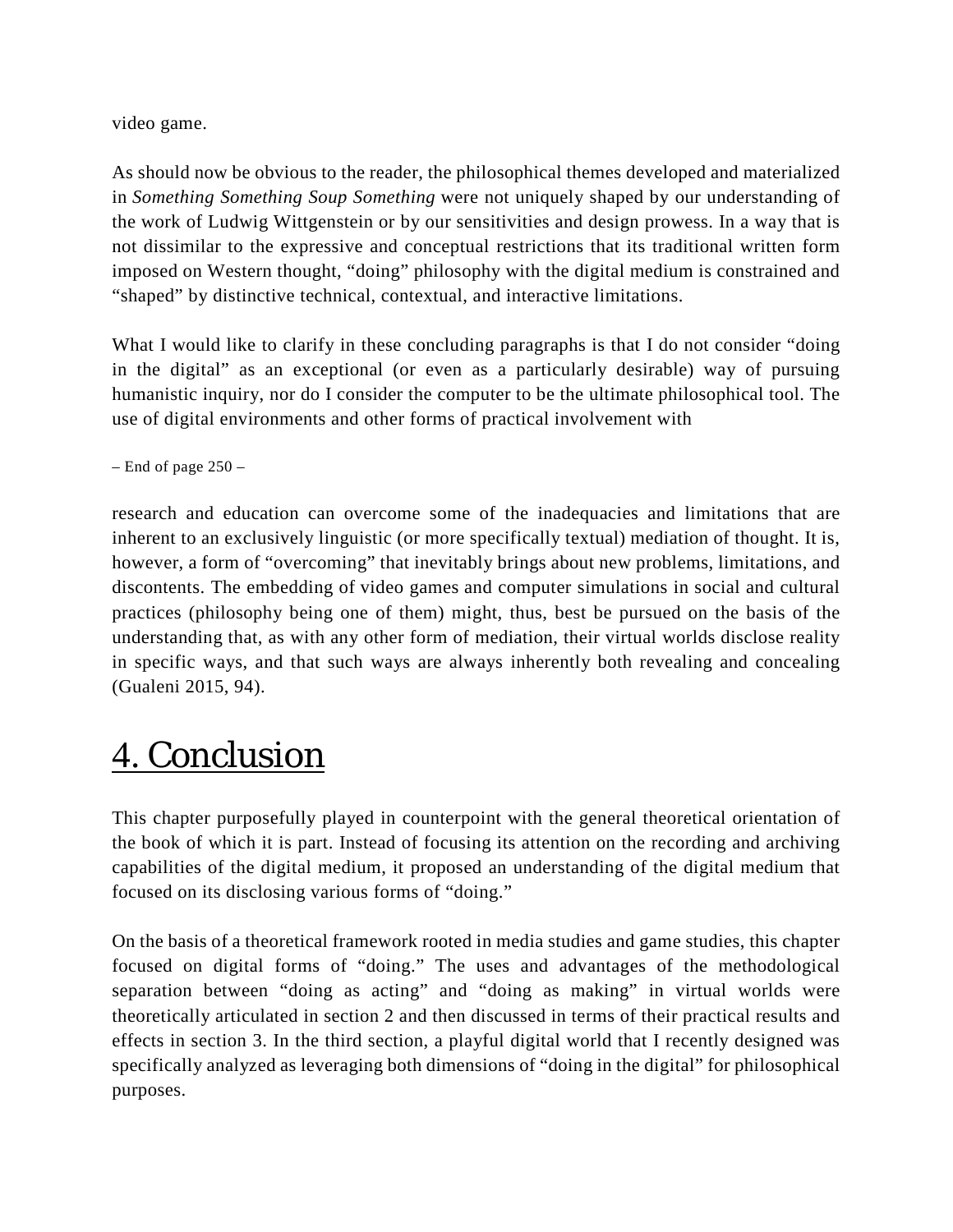Traditional scholarly approaches chiefly (if not exclusively) present insights, analyses, interpretations, as well as new perspective in textual form. In an attempt to overcome and complement the exclusively linguistic approach to the humanities (and philosophy in particular), I advocated for a compromissory and multi-media-driven approach to the development, negotiation, and dissemination of notions and arguments.

In concluding this essay, allow me to explicitly add that I am not proposing to understand the digital medium exclusively as a medium for

– End of page 251 –

"doing." I consider "doing in the digital" to be one of the current dominant uses of the computer. I want to clarify, however, that I am well aware that it would be limiting and perhaps counterproductive to embrace "doing" as the sole use of the digital medium. Other activities, such as recording, reading, discussing, and listening, can all coexist and collaborate with "doing" in developing content and shaping culture in a number of ways.

In this sense, the "soup" analogy might also be fitting for our interpretation of the meanings and effects of digital mediation. Similar to the conceptual definition for what a soup is, developing a coherent and complete understanding of the possibilities and effects of our digital activities is a messy task, one that heavily depends on cultural and historical factors, and one that, notwithstanding our categorization efforts, may remain impossible to capture exhaustively.

### Acknowledgments

Several, recurring conversations with Michelle Westerlaken in the past months were both inspiring and shaping for the arguments offered in this chapter. If this text adds anything interesting or useful to the current discourse, she is probably the one to blame for that. In this acknowledgments section I would also like to thank Johnathan Harrington and Isabelle Kniestedt, who significantly contributed to the design and the development of *Something Something Soup Something*, to the preliminary research and technical work leading to it, and to the editing of this chapter.

### References

Aarseth, Espen. 1997. *Cybertext. Perspectives on Ergodic Literature*. Baltimore: The John Hopkins University Press.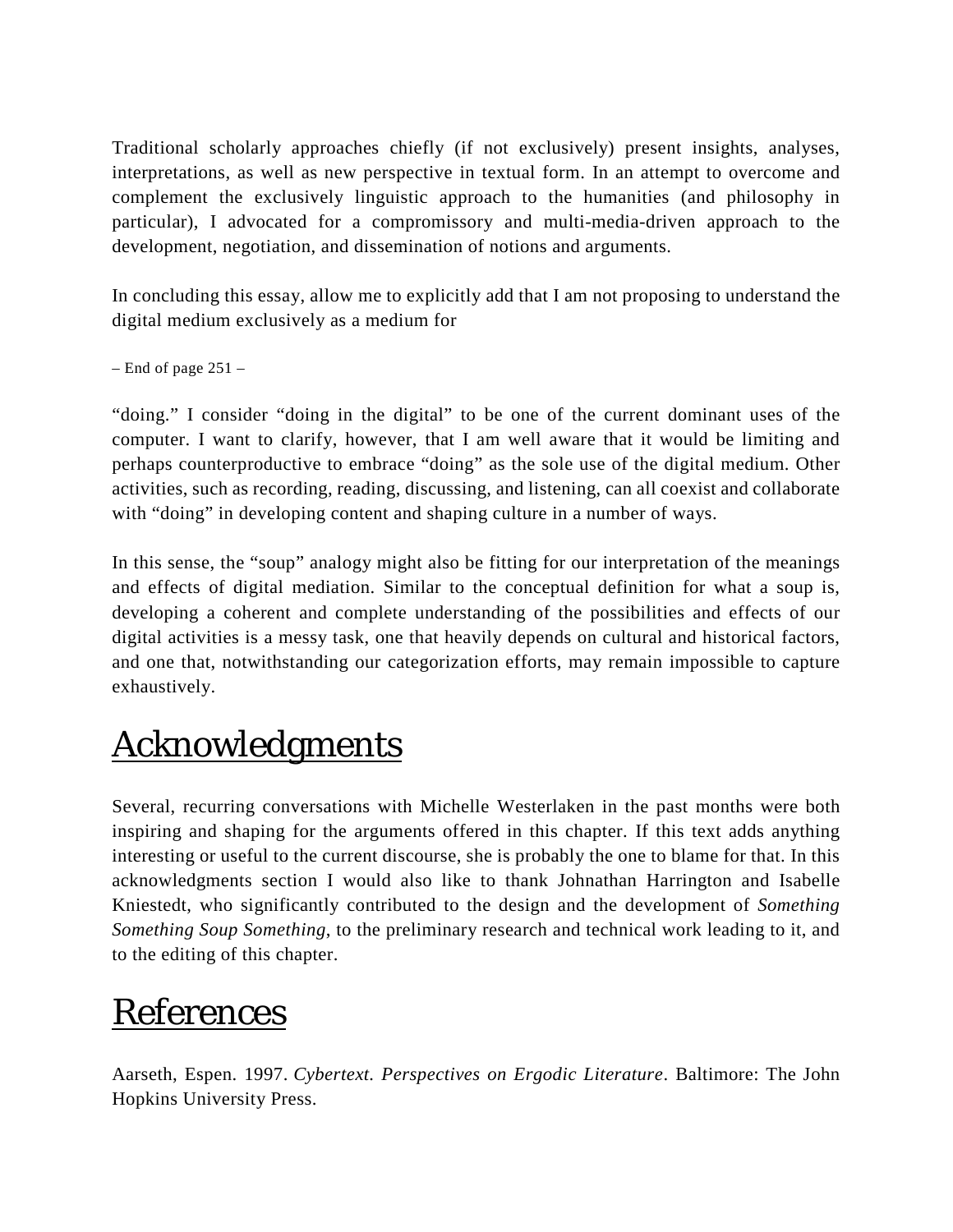Baird, Davis. 2004. *Thing Knowledge. A Philosophy of Scientific Instruments*. Berkeley: University of California Press.

van Binsbergen, Wim. 1997. *Virtuality as a Key Concept in the Study of Globalisation*. Den Haag: WOTRO.

Bogost, Ian. 2012. *Alien Phenomenology, or What It's Like to Be a Thing*. Minneapolis: University of Minnesota Press.

Bolter, Jay, and Richard Grusin. 2000. *Remediation. Understanding New Media*. Cambridge, MA: The MIT Press.

Calleja, Gordon. 2011. *In-Game. From Immersion to Incorporation*. Cambridge, MA: The MIT Press.

Chalmers, David. 2017. The Virtual and the Real. *Disputatio* (forthcoming). Accessed December 3, 2017. http://consc.net/papers/virtual.pdf

Davies, David. 2008. Can Film Be a Philosophical Medium? *Postgraduate Journal of Aesthetics* 5 (1): 1–20.

Driessen, Clements. 2014. *Animal Deliberation. The Co-Evolution of Technology and Ethics on the Farm*. PhD diss., Wageningen University.

Gee, James Paul. 2007. *Good Video Games and Good Learning. Collected Essays on Video Games, Learning and Literacy*. New York: Peter Lang Publishing.

Gendler, Tamar Szabó. 1998. Galileo and the Indispensability of Thought Experiments. *British Journal for the Philosophy of Science* 49: 397–424.

Gualeni, Stefano. 2014a. Augmented Ontologies; or, How to Philosophize with a Digital Hammer. *Philosophy & Technology* 27 (2): 177–199.

———. 2014b. Freer than We Think: Game Design as a Liberation Practice. In *Proceedings of the 2014 Philosophy of Computer Games Conference in Istanbul, Turkey*, November 12– 15, 2014. http://gamephilosophy2014.org/wp-content/uploads/2014/11/Stefano-Gualeni-2014.-Freer-than-We-Think.-PCG2014.pdf

———. 2015. *Virtual Worlds as Philosophical Tools*. Basingstoke: Palgrave Macmillan.

———. 2016. Self-Reflexive Video Games: Observations and Corollaries on Virtual Worlds as Philosophical Artifacts. *G|A|M|E—The Italian Journal of Game Studies* 5 (1). <https://www.gamejournal.it/gualeni-self-reflexive-videogames/>

Lévy, Pierre. 1998. *Qu'est-ce que le virtuel?* Paris: La Découverte.

Manovich, Lev. 2001. *The Language of New Media*. Cambridge, MA: The MIT Press.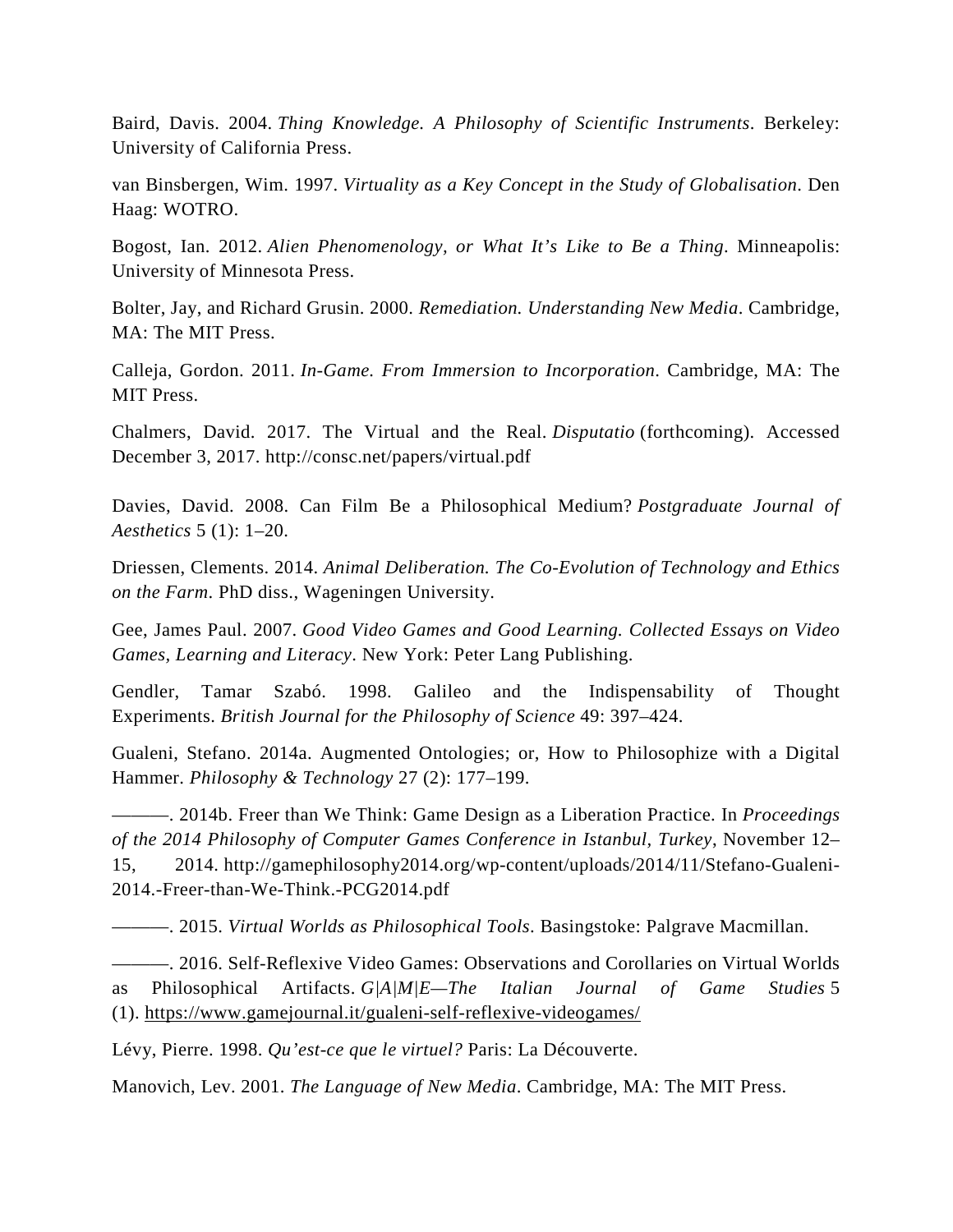———. 2013. *Software Takes Command*. London: Bloomsbury.

McCarty, Willard. 2005. *Humanities Computing*. New York: Palgrave.

Murray, Janet. 1998. *Hamlet on the Holodeck: The Future of Narrative in Cyberspace*. Cambridge, MA: The MIT Press.

———. 2011. Inventing the Medium. In *The New Media Reader*, ed. Noah Wardrip-Fruin and Nick Montfort, 3–5. Cambridge, MA: The MIT Press.

Parker, Felan. 2011. In the Domain of Optional Rules: Foucault's Aesthetic Self-Fashioning and Expansive Gameplay. In *Proceedings of the 2011 Philosophy of Computer Games Conference, Panteion University of Athens, Greece*, April 6–9, 2011. [https://gameconference2011.files.wordpress.com/2010/10/pocg\\_foucault\\_paper\\_draft](https://gameconference2011.files.wordpress.com/2010/10/pocg_foucault_paper_draft3.pdf) [3.pdf](https://gameconference2011.files.wordpress.com/2010/10/pocg_foucault_paper_draft3.pdf)

Ramsay, Stephan, and Geoffrey Rockwell. 2012. Developing Things: Notes Towards an Epistemology of Building in the Digital Humanities. In *Debates in the Digital Humanities*, ed. Matthew K. Gold, 75–84. Minneapolis: The University of Minnesota Press.

Riva, Giuseppe, Brenda K. Wiederhold, and Andrea Gaggioli. 2016. Being Different: The Transformative Potential of Virtual Reality. *Annual Review of Cybertherapy and Telemedicine* 14: 3–6.

Rosch, Eleanor, and Carolyn B. Mervis. 1975. Family Resemblances: Studies in the Internal Structure of Categories. *Cognitive Psychology* 7 (4): 573–605.

Verbeek, Peter Paul. 2005. *What Things Do. Philosophical Reflections on Technology, Agency, and Design*. University Park, PA: Penn State University Press.

Westerlaken, Michelle. 2017. Aesthetic Self-Fashioning in Action: Zelda's Vegan Run. In *Proceedings of the 2017 Philosophy of Computer Games conference in Krakow*, Poland, 2017.

Wittgenstein, Ludwig. 1961. *Tractatus Logico-Philosophicus*. New York: Humanities Press.

———. 1986. *Philosophical Investigations*. Oxford: Blackwell Publishing.

#### **Endnotes**

[1] The terms used to indicate this aspect of flexibility in our relationship with technologies are "multistability" (as introduced by Don Ihde) or "metastability" (coined by Bernard Stiegler, who adapted the concept from Gilbert Simondon). Both notions indicate, in different ways, that the